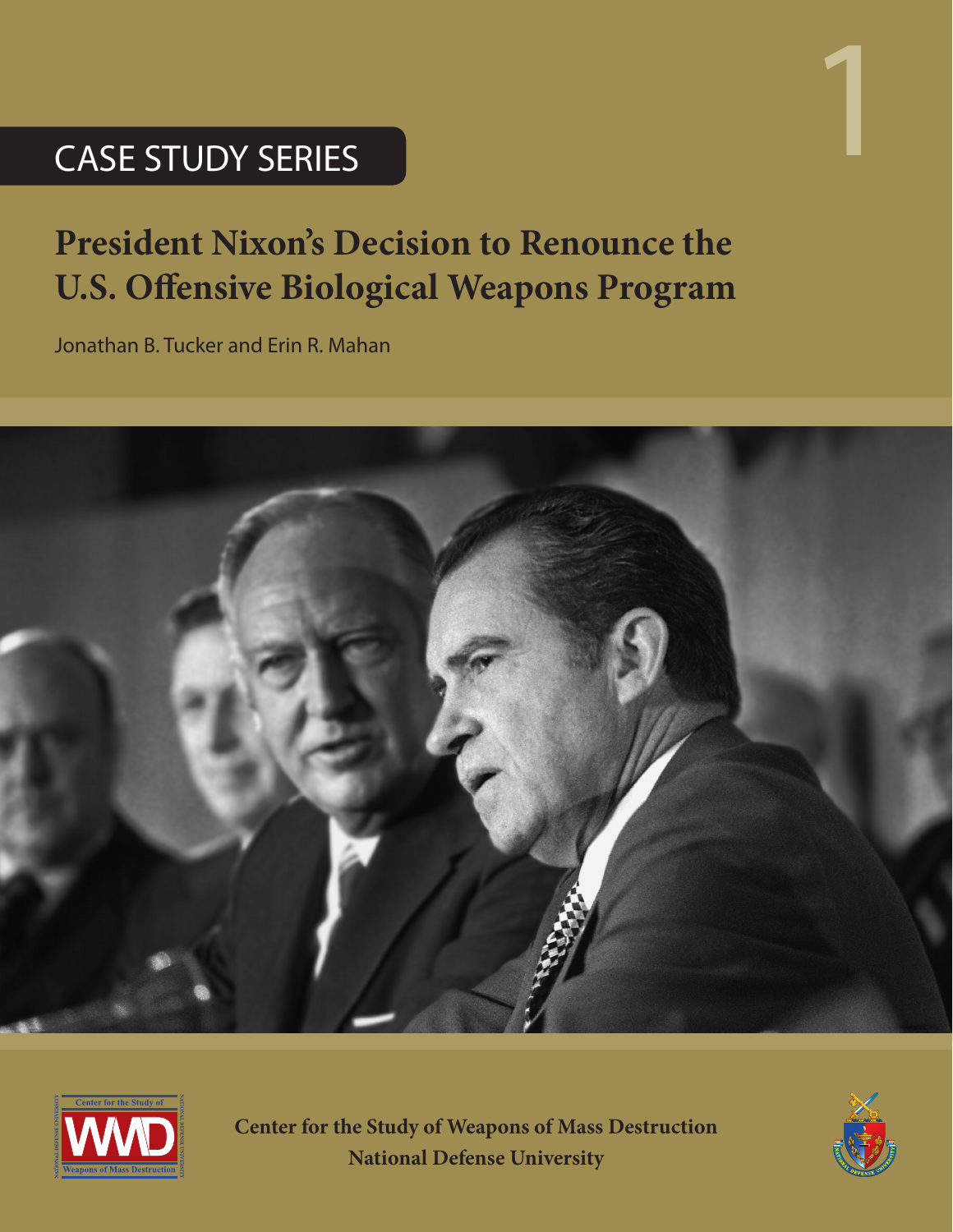## **Center for the Study of Weapons of Mass Destruction** National Defense University

Since its inception in 1994, the Center for the Study of Weapons of Mass Destruction (WMD Center) has been at the forefront of research on the implications of weapons of mass destruction for U.S. security. Originally focusing on threats to the military, the WMD Center now also applies its expertise and body of research to the challenges of homeland security. The center's mandate includes research, education, and outreach. Research focuses on understanding the security challenges posed by WMD and on fashioning effective responses thereto. The Chairman of the Joint Chiefs of Staff has designated the center as the focal point for WMD education in the joint professional military education system. Education programs, including its courses on countering WMD and consequence management, enhance awareness in the next generation of military and civilian leaders of the WMD threat as it relates to defense and homeland security policy, programs, technology, and operations. As a part of its broad outreach efforts, the WMD Center hosts annual symposia on key issues bringing together leaders and experts from the government and private sectors. Visit the center online at www.ndu.edu/WMDCenter/.

**Cover:** President Richard Nixon and Secretary of State William Rogers at the signing of the Biological Weapons Convention, April 10, 1972. Photo courtesy of the National Archives and Records Administration.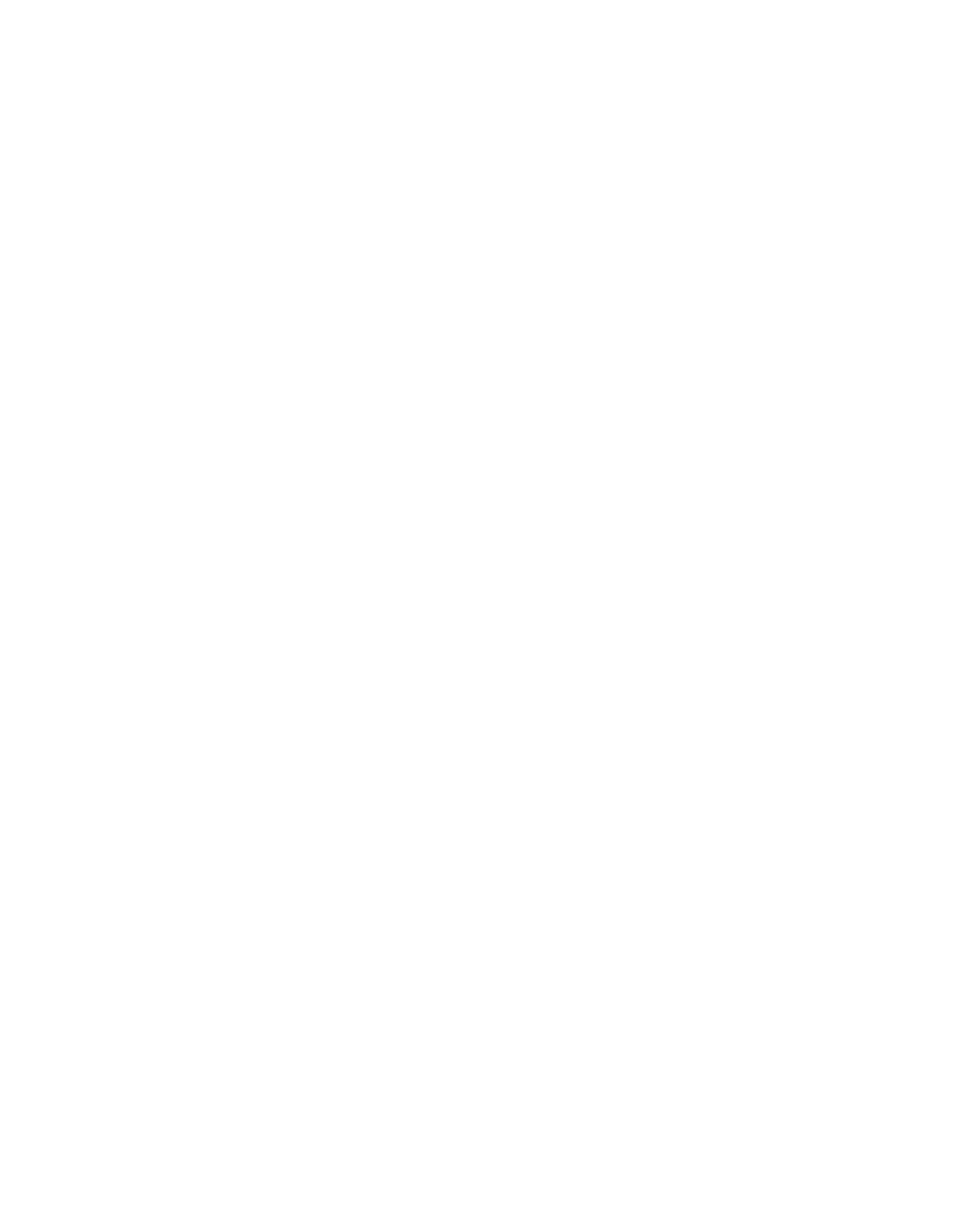## **President Nixon's Decision to Renounce the U.S. Offensive Biological Weapons Program**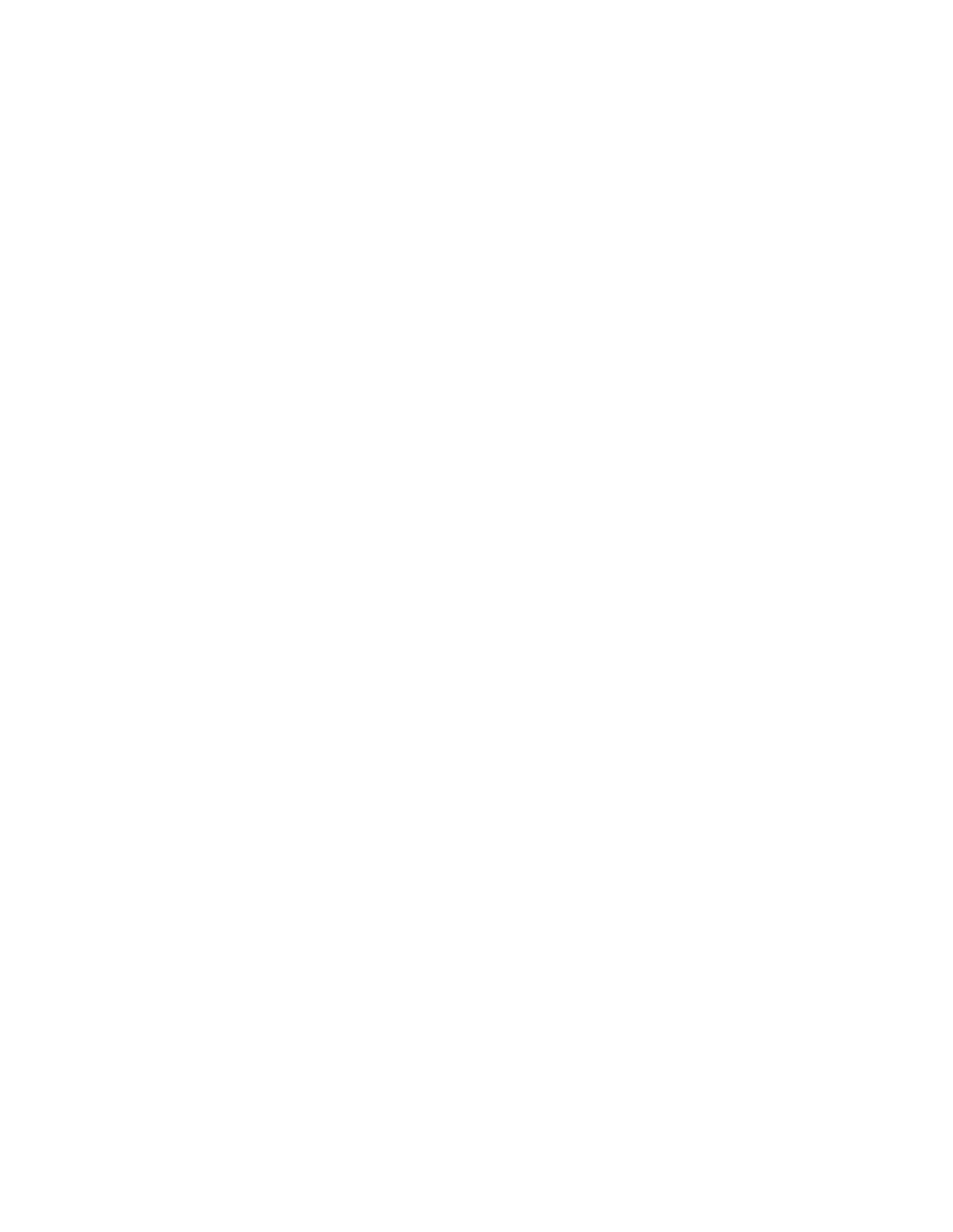## **President Nixon's Decision to Renounce the U.S. Offensive Biological Weapons Program**

by Jonathan B. Tucker and Erin R. Mahan

*Center for the Study of Weapons of Mass Destruction Case Study 1*

Case Study Series Editors: Jeffrey A. Larsen and Erin R. Mahan



National Defense University Press Washington, D.C. October 2009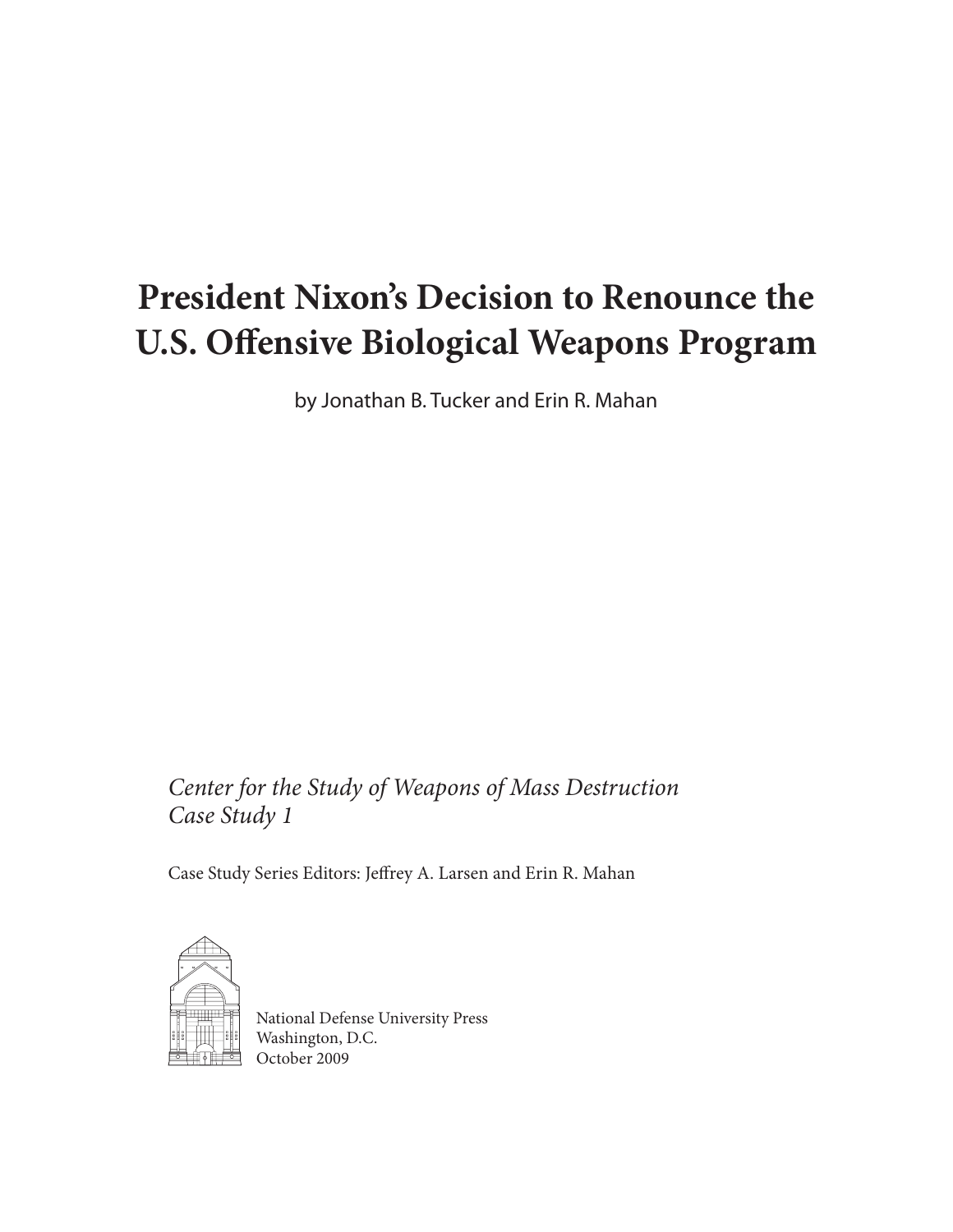Opinions, conclusions, and recommendations expressed or implied within are solely those of the contributors and do not necessarily represent the views of the Defense Department or any other agency of the Federal Government. Cleared for public release; distribution unlimited.

Portions of this work may be quoted or reprinted without permission, provided that a standard source credit line is included. NDU Press would appreciate a courtesy copy of reprints or reviews.

First printing, October 2009

NDU Press publications are sold by the U.S. Government Printing Office. For ordering information, call (202) 512–1800 or write to the Superintendent of Documents, U.S. Government Printing Office, Washington, D.C. 20402. For the U.S. Government On-Line Bookstore go to: http://www.access.gpo.gov/su\_docs/sale.html.

For current publications of the Institute for National Strategic Studies, consult the National Defense University Web site at: http://www.ndu.edu.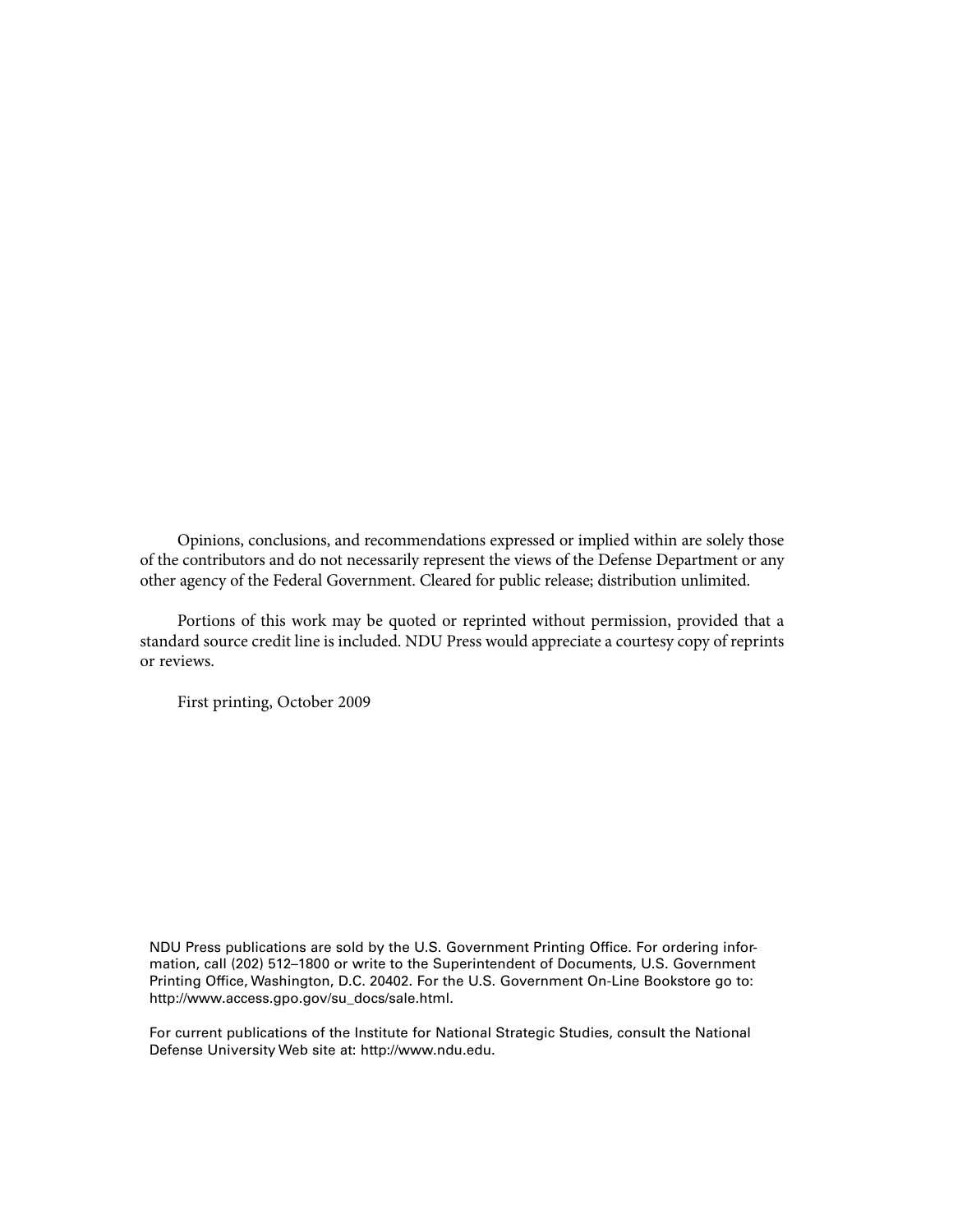## **Contents**

| The National Security Study Memorandum Process. 2 |
|---------------------------------------------------|
|                                                   |
|                                                   |
|                                                   |
|                                                   |
|                                                   |
|                                                   |
|                                                   |
|                                                   |
|                                                   |
|                                                   |
|                                                   |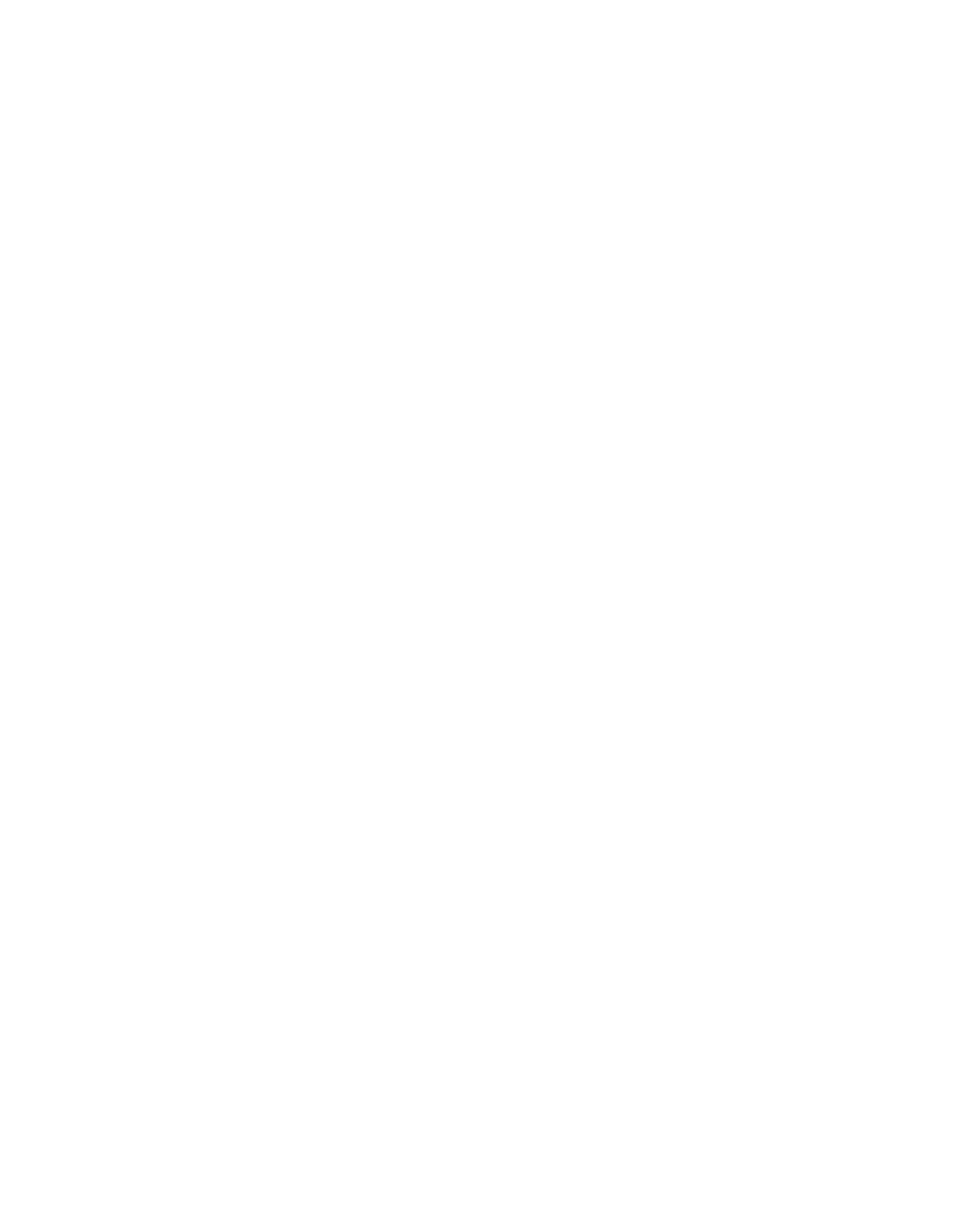The nuclear arms race between the United States and the Soviet Union was a prominent feature of the Cold War. A lesser known but equally dangerous element of the superpower competition involved biological weapons (BW), liv nent feature of the Cold War. A lesser known but equally dangerous element of the superpower competition involved biological weapons (BW), living microorganisms that cause fatal or incapacitating diseases in humans, animals, or plants. By the late 1960s, the United States and the Soviet Union had both acquired advanced BW capabilities. The U.S. biological weapons complex, operated by the U.S. Army Chemical Corps, consisted of a research and development laboratory at Fort Detrick in Maryland, an open-air testing site at Dugway Proving Ground in Utah, and a production facility at Pine Bluff Arsenal in Arkansas that manufactured biological warfare agents and loaded them into bomblets, bombs, and spray tanks.

The U.S. BW arsenal comprised two types of lethal antipersonnel agents (the bacteria that cause anthrax and tularemia); three types of incapacitating agents (the bacteria that cause brucellosis and Q-fever and the virus that causes Venezuelan equine encephalitis); and two types of anticrop weapons (the fungi that cause wheat rust and rice blast). The Army also developed two toxins, highly poisonous chemicals produced by bacteria and other living organisms, including a lethal agent (botulinum toxin) and an incapacitating agent (*Staphylococcus* enterotoxin B).1 Because microbial and toxin agents had a limited shelf life, they were replenished on an annual basis. According to U.S. military doctrine at the time, the stockpile of lethal biological weapons served as an in-kind deterrent against enemy biological attack and, if deterrence were to fail, provided a retaliatory capability when authorized by the President. The United States also reserved the option of first use of incapacitating biological weapons and anticrop agents, again with Presidential authorization, although U.S. policy in this area was uncertain and poorly defined.<sup>2</sup>

## **The Decision to Launch a Policy Review**

Soon after President Richard M. Nixon took office in January 1969, Members of Congress pressured the administration to clarify U.S. policies on the use of chemical and biological weapons (CBW), as there had been no comprehensive review of this issue area in more than 15 years. A series of highly publicized events had sparked controversy over chemical weapons (CW), which were closely associated with biological weapons in the public mind. In March 1968, an open-air test of the nerve agent VX at Dugway Proving Ground had gone awry, causing the toxic cloud to drift off the test range and kill or injure more than 6,000 sheep in an adjacent grazing area. Although the U.S. Army eventually agreed to pay monetary damages to the affected farmers, it refused to accept responsibility for the deaths. This incident generated a great deal of negative publicity and prompted concern in Congress over the open-air testing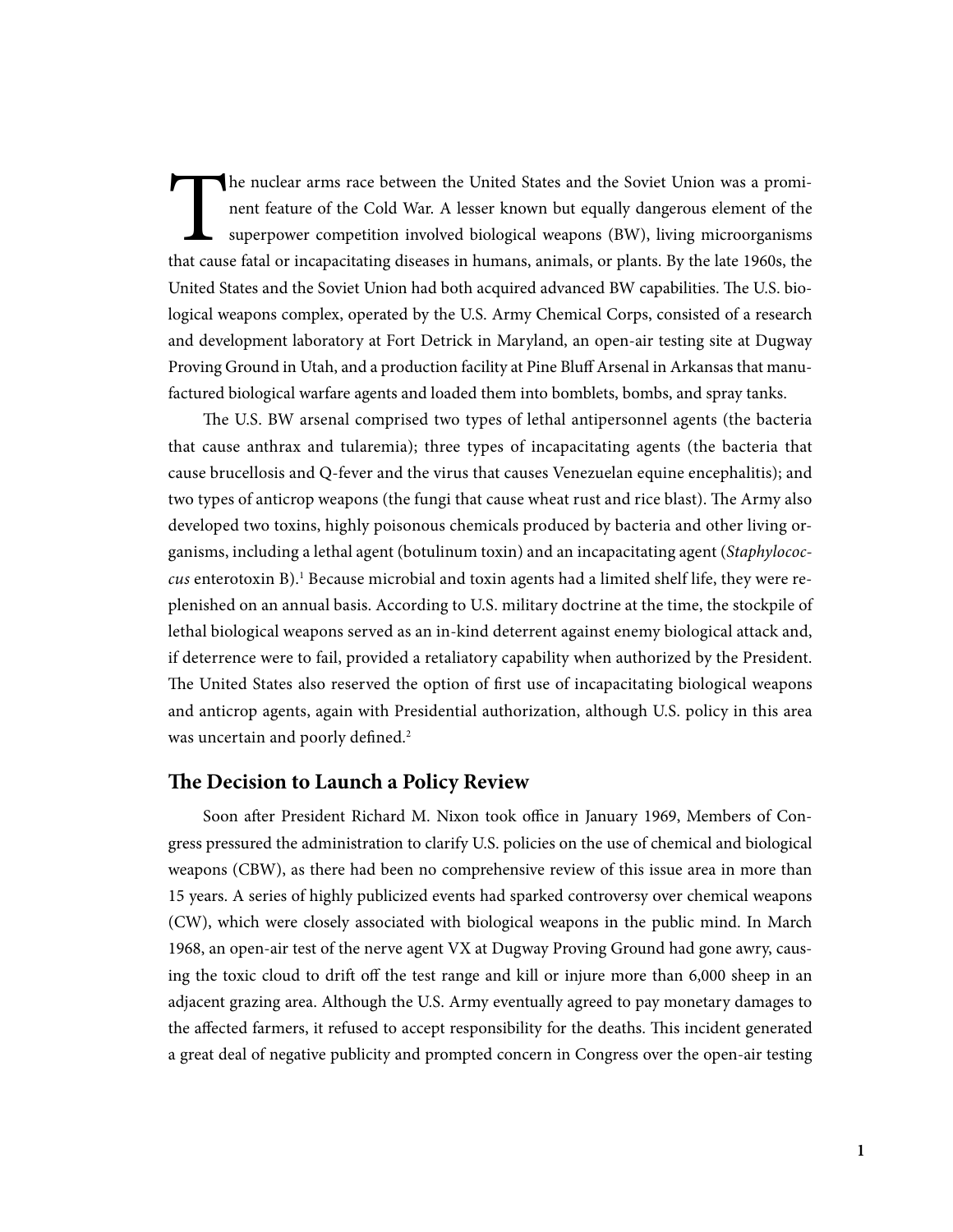of chemical weapons. During the spring and summer of 1969, it was revealed that the Army had been secretly disposing of obsolete, leaking chemical weapons by transporting them across the country by train and loading them onto surplus ships, which were then scuttled at sea. This program, known as Project CHASE (an acronym for "Cut Holes and Sink 'Em") also provoked congressional ire. 3

Finally, the U.S. Government faced international condemnation for its widespread use of nonlethal chemical agents (tear gas and chemical herbicides) to augment conventional military operations during the Vietnam War. American forces employed the defoliant Agent Orange to deprive North Vietnamese forces of jungle cover and to destroy crops, and used tear gas to flush Viet Cong guerrillas out of tunnels and bunkers. Beginning in 1964, the Soviet Union and its Warsaw Pact allies charged that the U.S. combat use of herbicides and tear gas violated the ban on chemical and biological warfare in the 1925 Geneva Protocol, which the United States had signed but not yet ratified. In 1967, the administration of President Lyndon Johnson considered halting its use of tear gas and defoliants in Vietnam and ratifying the Geneva Protocol, but strong opposition from the U.S. Army Chemical Corps and the Joint Chiefs of Staff caused the administration to abandon any change in policy.4

In the early months of the Nixon administration, Secretary of Defense Melvin R. Laird decided to address the series of controversies that had been swirling around the Army's CBW programs. A cigar-chomping former congressman known for his maverick tendencies, Laird had stated repeatedly that he would serve only 4 years as defense secretary, giving him free rein to follow his natural inclination to confront controversial issues head on. On April 30, 1969, Laird asked the National Security Council (NSC) staff to initiate an immediate interagency review of U.S. CBW policies and programs. "I am increasingly concerned about the structure of our chemical and biological warfare programs, our national policy relating to such programs, and our public posture vis-à-vis chemical and biological warfare activities," he wrote. Laird expressed the well-founded fear that "the Administration is going to be under increasing fire as a result of numerous inquiries."5

#### **The National Security Study Memorandum Process**

On May 28, 1969, President Nixon initiated a multi-agency review of CBW policies by signing National Security Study Memorandum (NSSM) 59. The NSSM process, which dominated the early months of the Nixon administration, involved a comprehensive examination of all key areas of U.S. national security policy. Each study resulted in a paper, prepared by the major national security agencies and coordinated by the NSC staff, that provided a broad set of options in an issue area and identified the pros and cons of each. The NSC principals—the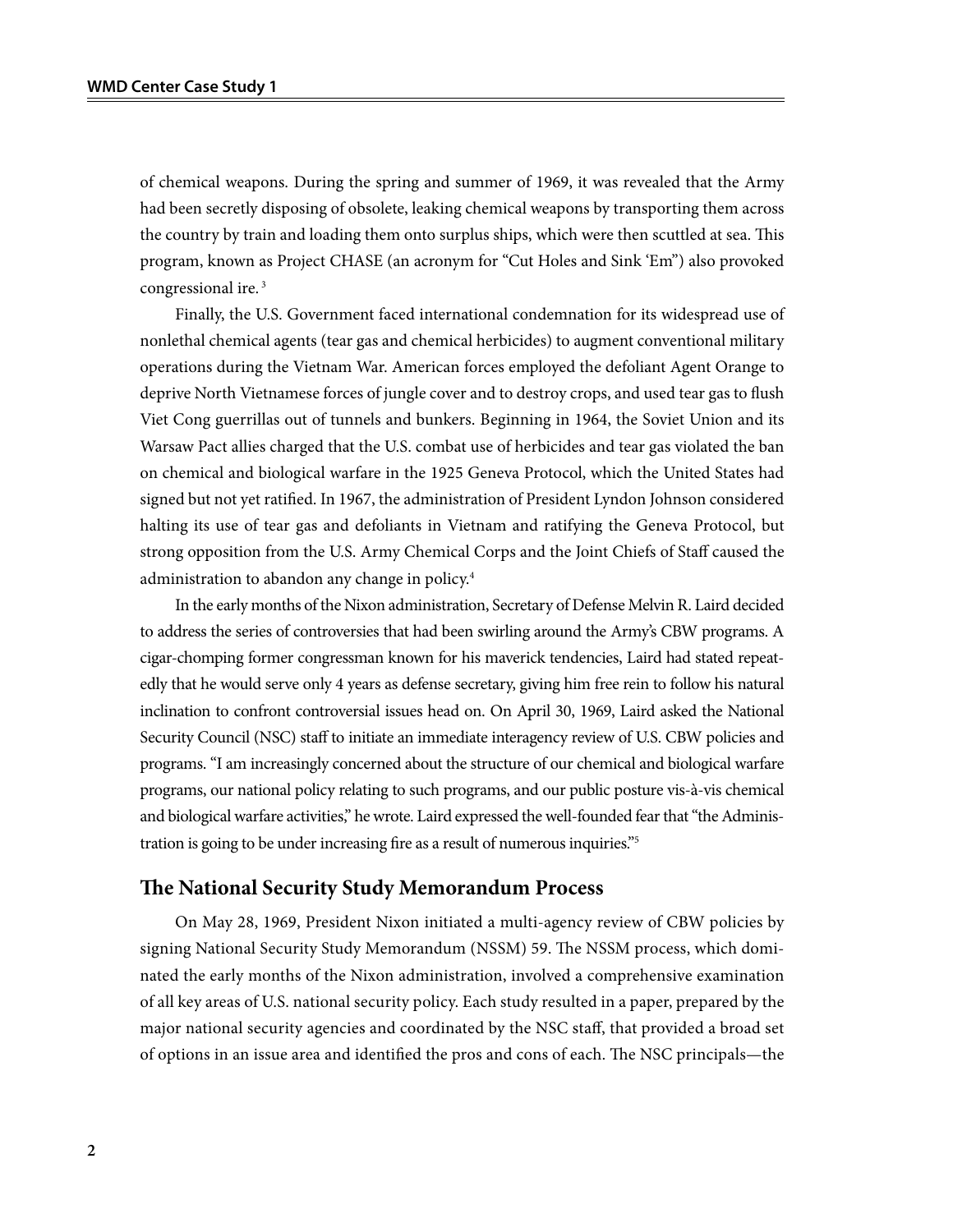Secretaries of State and Defense, the director of the Arms Control and Disarmament Agency (ACDA)<sup>6</sup>, the Chairman of the Joint Chiefs of Staff (JCS), and the Director of Central Intelligence (DCI)—typically met in weekly sessions to discuss the various issues under review. During these meetings, each principal orally defended his agency's preferred policies for the President's consideration.

In the case of NSSM–59, officials from the State and Defense Departments, under the direction of the NSC staff, jointly developed the terms of reference for the CBW study directive. The scope of the policy review included the entire range of military and diplomatic issues relating to chemical and biological warfare. (The portion of the review devoted to chemical weapons is beyond the scope of this case study.) With respect to BW, the main question was whether the U.S. BW stockpile added significantly to the Nation's nuclear arsenal for deterring and retaliating against enemy BW attacks.<sup>7</sup> Longstanding differences between State and Defense over a number of CBW issues made both agencies eager to get a new hearing during the policy review.

The task of drafting and vetting the papers for NSSM–59 was assigned to the Interdepartmental Political-Military Group (IPMG), a standing interagency committee comprised of representatives from nine agencies, including the Department of State, Office of the Secretary of Defense (OSD), JCS, ACDA, and the Intelligence Community. To address the various questions posed in the study memorandum, the IPMG divided the analytical work among three subcommittees called interdepartmental groups (IGs). The first subcommittee assessed intelligence on foreign CBW capabilities, the second analyzed military options for employing CBW, and the third explored diplomatic options open to the United States with respect to the ratification of the 1925 Geneva Protocol and the negotiation of additional CBW arms control agreements.<sup>8</sup> Once the three IG papers had been drafted, the IPMG would combine them into a summary report that would be submitted to the NSC Review Group, a committee chaired by National Security Advisor Henry Kissinger and made up of officials at the deputy secretary level. The review group prepared the meetings of NSC principals and made sure that the President was presented with genuine choices among well-defined policy options and not with prepackaged decisions.

Because CBW issues were highly technical, the NSC staff also sought advice from nongovernment scientific experts. At Kissinger's request, the White House Office of Science and Technology convened a panel of members from the President's Science Advisory Committee (PSAC) to prepare a separate report on chemical and biological weapons.9 As the three IGs and the PSAC prepared their papers, breaking news stories raised public and congressional awareness of CBW issues and put U.S. Government policies in this area on the political defensive. On July 8, 1969, the *Wall Street Journal* reported that 23 American Soldiers and a U.S. civilian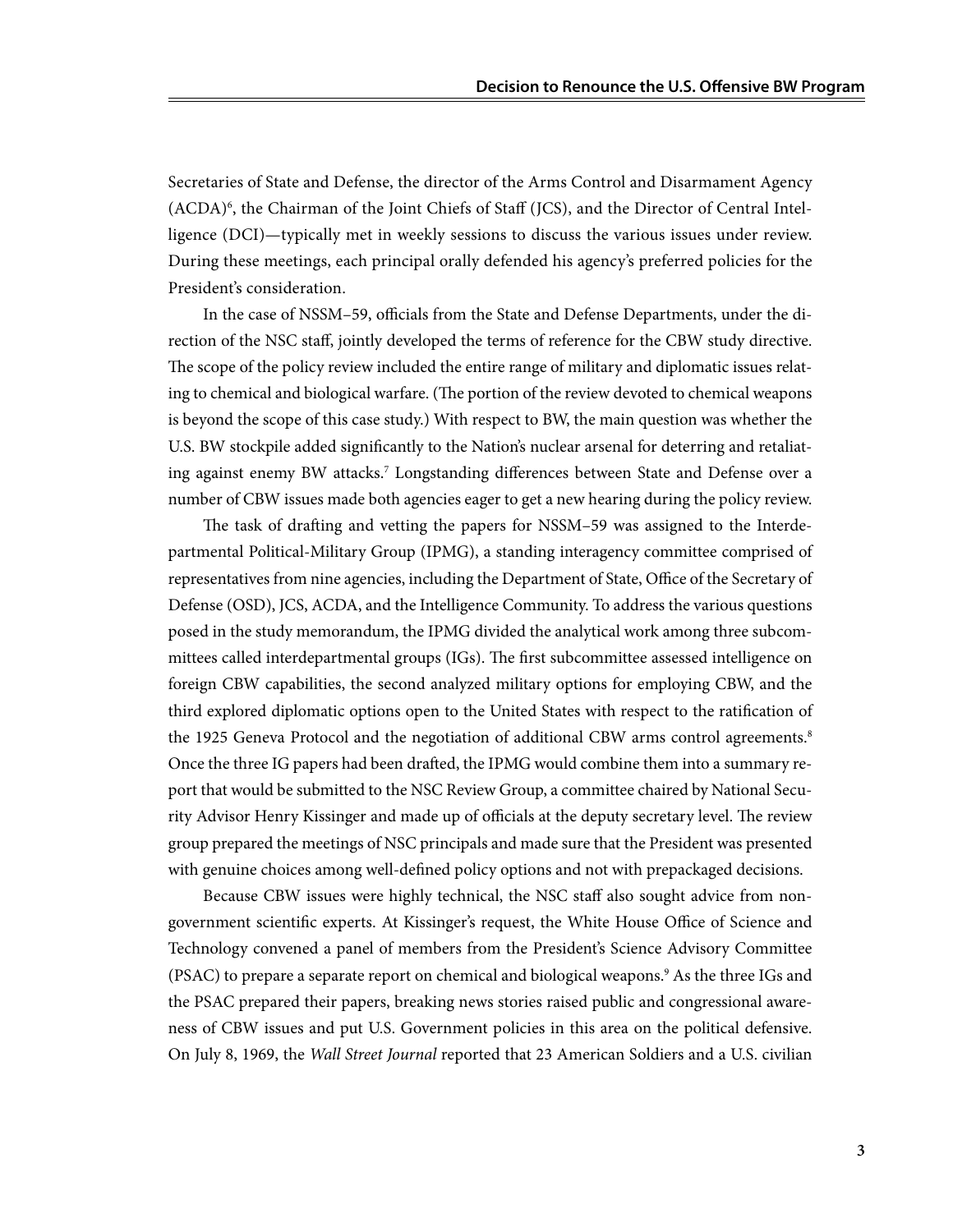had been exposed to low levels of nerve gas after an accident in Okinawa involving sarin-filled bombs.10 The revelation that the U.S. Army had secretly deployed chemical weapons on the Japanese island triggered a storm of protest in Okinawa and Japan. On July 18, 10 days after the incident, Defense Secretary Laird made a statement endorsing the retention of U.S. offensive CBW capabilities for deterrence purposes. But on July 22, in the face of continued protests, the Pentagon announced that it would speed up the previously planned removal of chemical weapons from Okinawa.<sup>11</sup>

Events in the international diplomatic arena also gave added impetus to the need for the Nixon administration to define a clear policy on BW. At a meeting on July 10 of the Eighteen-Nation Disarmament Committee, a United Nations (UN) arms control negotiating forum based in Geneva, the United Kingdom tabled a draft treaty banning the production, possession, and use of biological weapons. In contrast to the 1925 Geneva Protocol, which prohibited the use in war of biological and chemical weapons, the UK draft convention proposed a comprehensive ban on BW but not CW. The rationale was that the time was ripe to outlaw biological weapons, which were perceived to have little military utility, but that negotiating a prohibition on chemical weapons, which had been used extensively in warfare, would be far more difficult. This British diplomatic initiative made it all the more urgent for the United States to develop a national policy on CBW.12

#### **Divergent Agency Positions**

In early August 1969, the NSC Review Group began to assess the PSAC report on chemical and biological weapons. The scientific experts had concluded that biological weapons had serious drawbacks from a military standpoint. Although lethal BW agents were more potent and cheaper to manufacture than lethal CW agents such as sarin and VX, biological pathogens were slower acting, less reliable in the field, and unpredictable in their effects, and had a shorter shelf life in storage. Because biological weapons caused acute symptoms only after an incubation period of several days, they had little utility on the battlefield and were best suited for attacks against population centers. Yet the effectiveness of BW for strategic deterrence and retaliation was limited because retaliatory use would entail lengthy delays to detect an enemy attack and deliver a counterattack to sicken the target population. Moreover, biological weapons would presumably be redundant in a nuclear exchange.13

The PSAC also worried that microbial pathogens released into the environment could create hazards that would remain long after a conflict ended: an infectious agent might mutate into a more deadly strain, or it could infect wild animals, creating persistent foci of infection that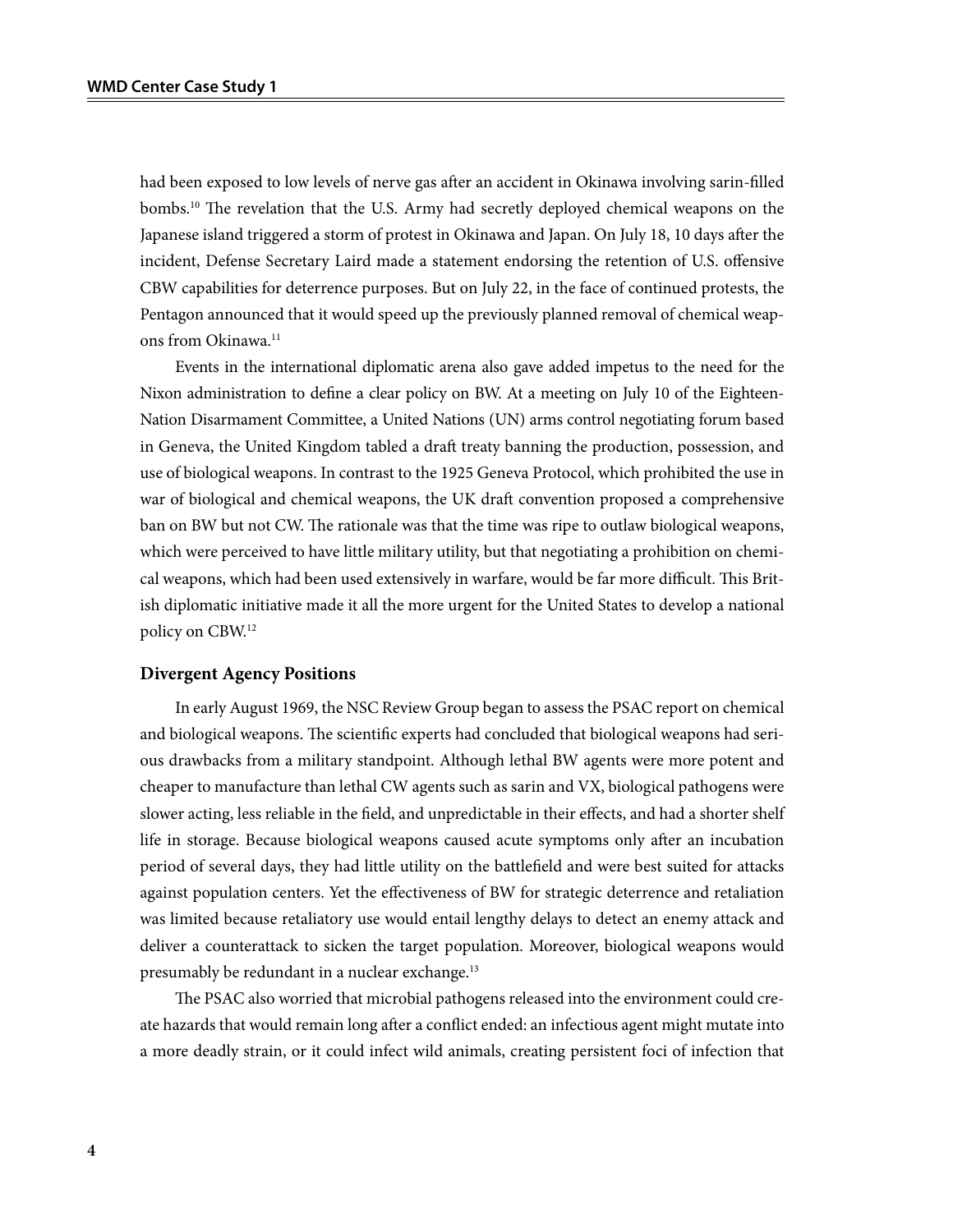would pose a serious threat to public health. Given these liabilities, the PSAC recommended halting the U.S. production and stockpiling of biological weapons, while retaining a strictly defensive research and development (R&D) program as a hedge against "technological surprise," meaning the possibility that an enemy might develop a new BW agent against which the United States had no medical countermeasures, such as vaccines or antibiotics. At the same time, the PSAC favored keeping BW production facilities in a standby state of readiness and continuing research on the chemical synthesis of toxins.

Meanwhile, two papers on CBW policy prepared by different offices at the Pentagon came to diametrically opposite conclusions. The first paper, written by the Office of Systems Analysis within OSD, was critical of BW agents as combat weapons and questioned their politico-military utility as instruments of deterrence and coercive diplomacy. In contrast, the military options paper, prepared by officials from JCS and the State Department's Bureau of Politico-Military Affairs, concluded that biological weapons were reliable and controllable in the field and that U.S. offensive BW capabilities should be preserved and even expanded. Deputy Defense Secretary David Packard showed the two contradictory papers to Secretary Laird, who expressed concern that the output of the NSSM process simply reflected the prejudices and parochial interests of the bureaucrats involved.

In response, Laird withdrew the military options paper and tasked the office of the Assistant Secretary of Defense for International Security Affairs with coordinating a new and more balanced document that reflected the views of the JCS, the individual military Services, and civilian offices within OSD such as the Office of Systems Analysis and the Office of Defense Development, Research, and Evaluation.<sup>14</sup> The Army Staff, which as the parent Service of the Chemical Corps had an institutional interest in retaining biological weapons, was not represented on the IPMG and remained largely shut out of the interagency deliberations. On August 15, Laird ordered the Army to halt all production of BW agents until the NSSM–59 review had been completed.<sup>15</sup>

Meanwhile, CBW issues were becoming politically more salient in the international arena. On September 19, 1969, Soviet Foreign Minister Andrei Gromyko gave a major speech on CBW policy to the UN General Assembly in which he proposed a multilateral treaty banning the development, production, and use of both chemical and biological weapons and the destruction of all existing stockpiles. Gromyko argued that chemical and biological weapons should be prohibited together because a separate ban on BW could delay indefinitely a solution to the problem of chemical warfare and might even exacerbate the U.S.-Soviet chemical arms race. The General Assembly First Committee, which deals with disarmament issues, was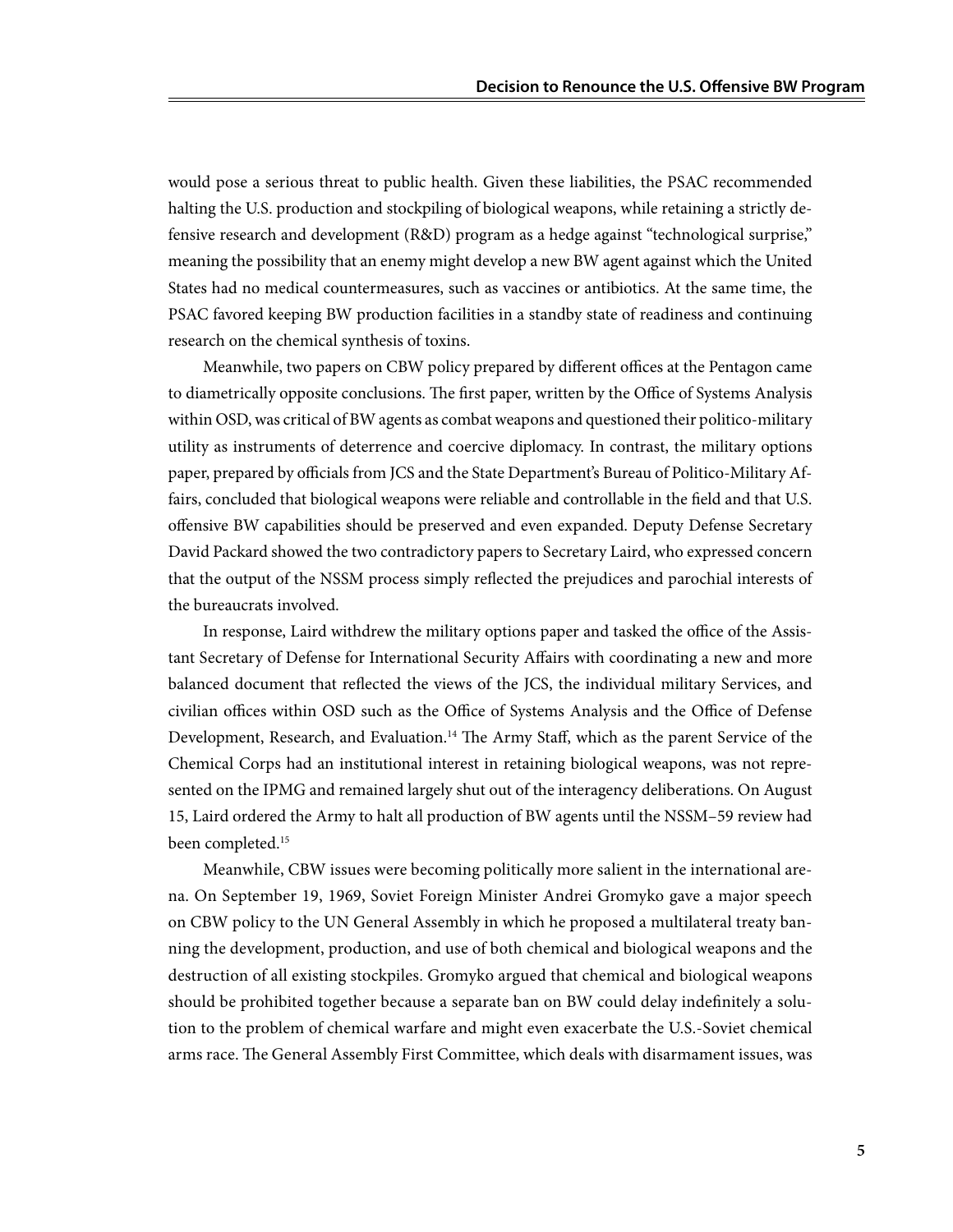scheduled to discuss CBW matters in early November. In the meantime, national delegations began informal consultations, increasing the pressure on the U.S. Government to develop a negotiating position.

#### **The Pentagon Divided**

On October 1, the revised military options paper coordinated by the office of the Assistant Secretary of Defense for International Security Affairs arrived on Defense Secretary Laird's desk for his review and approval. The paper still adhered to the JCS view that the United States should maintain balanced offensive and defensive BW programs. Laird, however, believed that the military drawbacks of biological warfare outweighed the benefits, and that "politically, it had become a tar baby."<sup>16</sup> The Defense Secretary was also aware that biological weapons did not have any powerful constituencies inside or outside the Pentagon apart from the Army Chemical Corps and the Army Chief of Staff, General William C. Westmoreland, to whom Laird felt no "downward loyalty." At the same time, Laird was convinced that chemical weapons had battlefield utility and remained critically important as a deterrent against the first use of CW by the Soviet Union and its Warsaw Pact allies.

The IPMG had scheduled a meeting on October 8 to review the agency papers prepared for NSSM–59. To the surprise of the other agency representatives, OSD submitted a paper with a new set of recommendations that differed from those in the military options paper and that the JCS had neither seen nor approved—and was therefore expected to oppose. Because of this unanticipated development, the IPMG devoted the meeting to reviewing the OSD paper. With respect to biological weapons, it called for abandoning an offensive capability and retaining only a defensive R&D program to safeguard against technological surprise. The OSD paper did not, however, specify what such a defensive capability would entail.<sup>17</sup>

After the IPMG met twice in mid-October to discuss and revise the summary options paper for NSSM–59, the NSC Review Group met on October 30 to refine the policy options. The members of the group agreed that the NSC principals should focus their discussion of U.S. biological warfare policy on three options. The first was to retain a full offensive BW capability (both lethal and incapacitating) for deterrence and retaliation, with an option for first use; the second was to retain a capability for the use of incapacitating biological weapons only; and the third was to retain an R&D capability for both offensive and defensive biological warfare, or for defensive purposes only. Kissinger explained that limiting BW research to defense would permit the development of warning devices and vaccines, but would not allow work on munitions or delivery systems designed for the conduct of biological warfare.<sup>18</sup>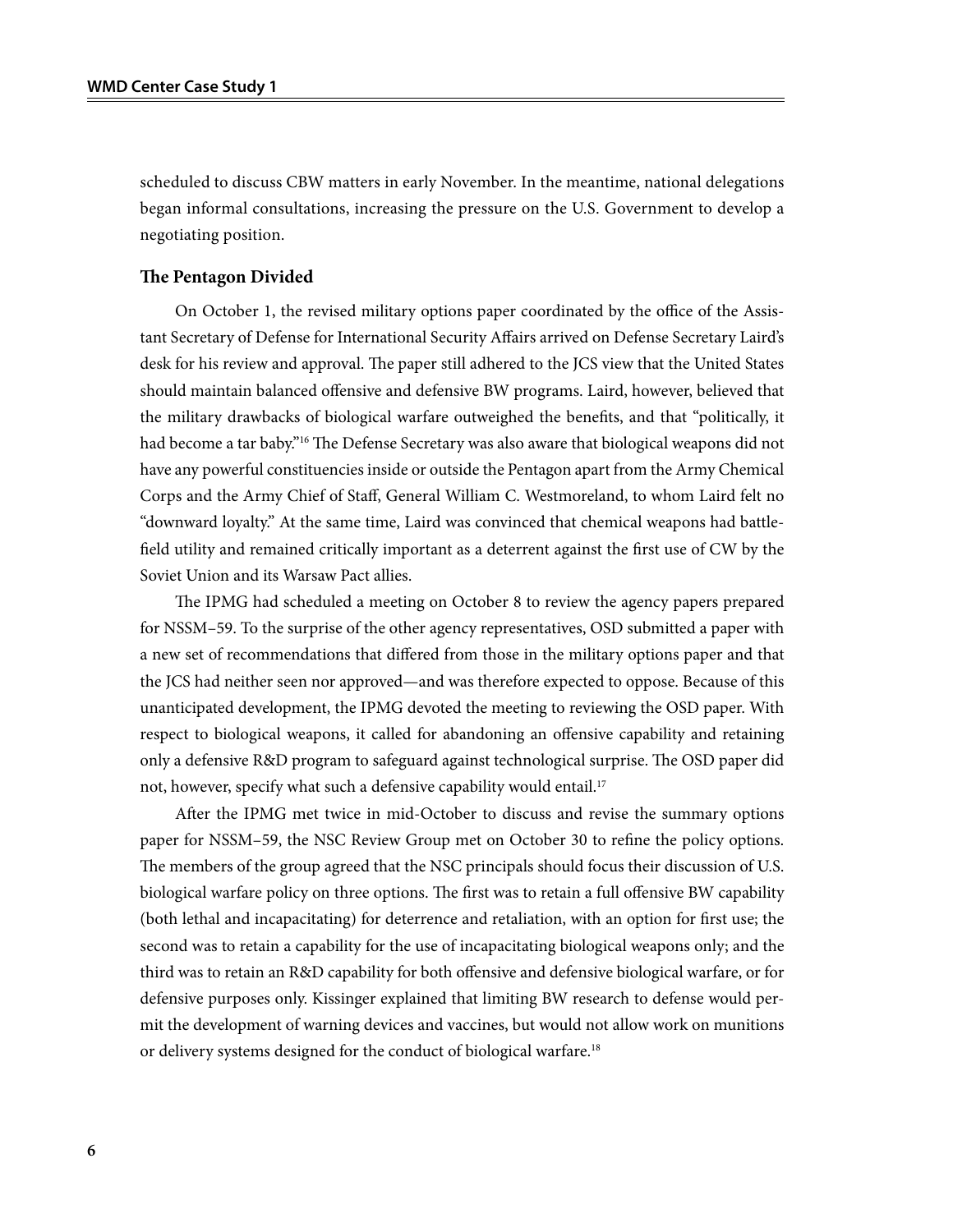The final version of the IPMG "Issues for Decision" paper, which was submitted to the NSC principals on November 10, included arguments for and against maintaining a lethal BW capability. Arguments in favor were that:

- maintenance of such a capability could contribute to deterring the use of such agents by others
- without any production capability and delivery means for lethal agents, the United States would not be able to reconstitute such a capability within likely warning times
- the United States would retain an option at very little additional cost as a hedge against possible technological surprise or as a strategic option.

Arguments against the maintenance of the capability were that:

- control of the area of effect of known BW agents is uncertain
- a lethal BW capability does not appear necessary to deter strategic use of lethal BW
- $\blacksquare$  flexibility in supporting arms control agreements is limited.<sup>19</sup>

#### **External Political Pressures**

International developments continued to generate outside political pressures on the U.S. Government that influenced the internal deliberations over CBW policy. In the fall of 1969, in response to a call from UN Secretary-General U Thant, 12 nonaligned countries drafted a resolution affirming that the 1925 Geneva Protocol banned the use in war of tear gas, herbicides, and other nonlethal harassing agents. The United States, which was still employing tear gas and herbicides in Vietnam, was in the small minority of dissenting states. Around the same time, the United Nations released two scientific studies on chemical and biological weapons, one by the Secretary-General's Committee of Experts and the other by a group of consultants to the World Health Organization. Both reports described the devastating and indiscriminate effects that biological weapons could have on unprotected civilian populations.

The NSC principals were scheduled to meet on November 18 to consider the policy options generated by NSSM–59. On the evening before the meeting, Defense Secretary Laird called Kissinger and told him that a major flaw of the IPMG summary paper was that it had "completely overlooked" the public affairs dimension of the various options and, in particular, the moral repugnance with which biological warfare was almost universally regarded. Laird noted, "Biological research is something that can be supported, but biological warfare cannot be supported by anyone."<sup>20</sup>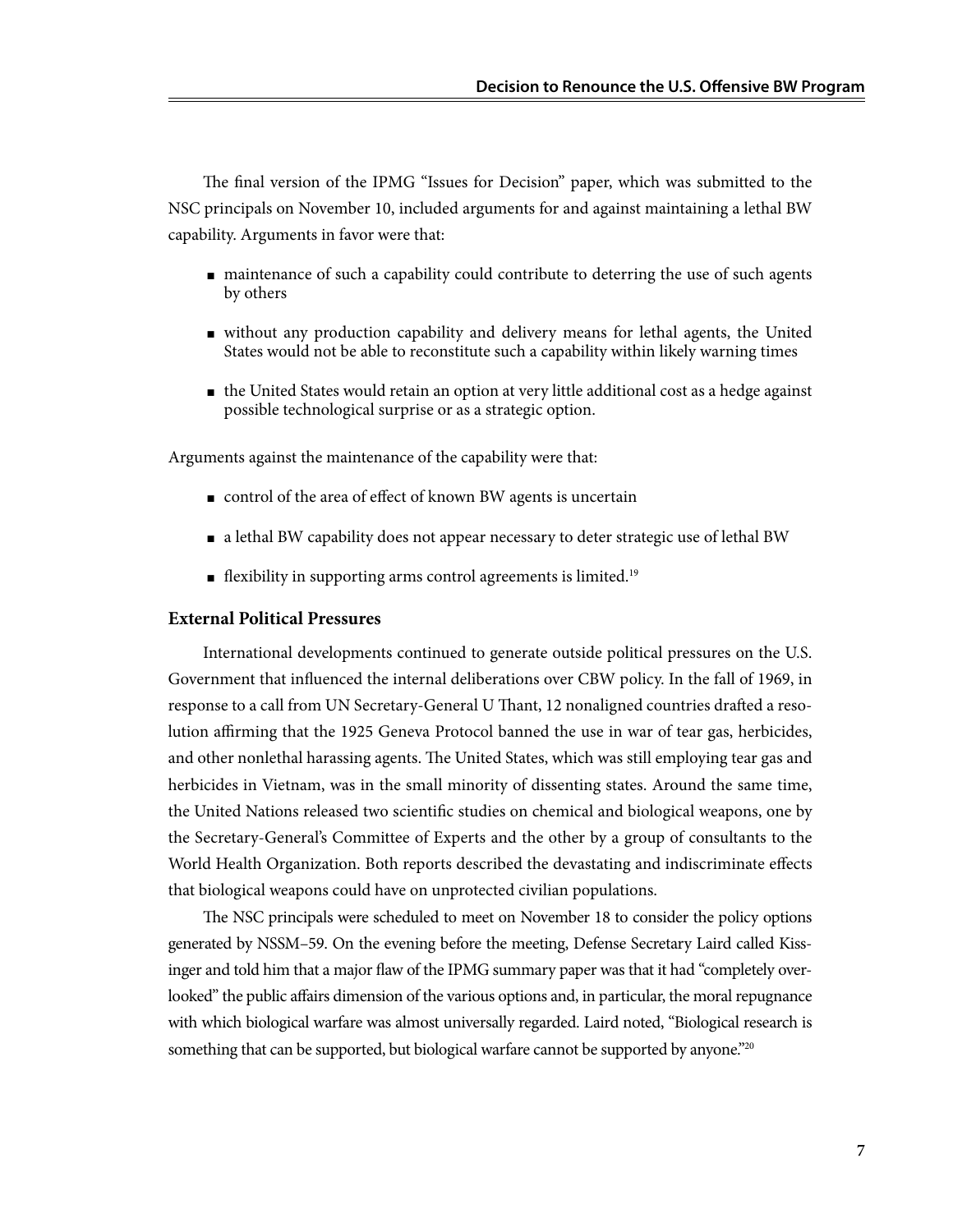Kissinger was dissatisfied with the policy options and arguments in the NSSM–59 summary. On November 17, the day before the NSC meeting, he had his staff prepare a separate "Issues for Decision" paper containing his personal recommendations. Significantly, this memo dropped the arguments that had been included in the IPMG summary paper in favor of a biological R&D program with an offensive component. Kissinger also personally recommended the option for a purely defensive BW research program, claiming that all agencies except the JCS supported it.<sup>21</sup>

#### **The NSC Principals Meeting**

On November 18, the members of the NSC convened in the Cabinet Room of the White House. After an intelligence briefing by DCI Richard Helms, Chairman of the Joint Chiefs of Staff General Earle Wheeler presented the JCS position, which continued to call for maintaining a full, offensive CBW capability. "With regard to our biological warfare program," Wheeler said, "its major value is deterrence. If this fails, then we have a modest ability to retaliate. . . . The JCS believes that, on balance, it has a low cost, that it would be a catastrophe if we can't respond, and there is a difficulty in verifying enemy capabilities. Therefore, the JCS believes that we must retain our present stockpile and the option of production if needed."22 Wheeler argued that if the United States renounced its offensive BW capability, then in the event of an enemy biological attack, it would take a considerable amount of time to reconstitute the U.S. stockpile and delivery systems for retaliation. The Joint Chiefs also believed that the first use of biological incapacitants might be militarily effective under certain contingencies, such as an amphibious invasion.<sup>23</sup>

General Wheeler was isolated among the other NSC principals, however. All of the other agencies opposed the JCS position and endorsed the option to confine the BW program to defensive R&D. They believed that U.S. nuclear weapons could deter the enemy use of lethal biological agents, and that the controllability and effectiveness of such weapons were uncertain. Moreover, although biological incapacitating agents might possibly have some military utility in a first-use situation, employing them would risk escalation and would be condemned by most nations as a violation of international law (the 1925 Geneva Protocol). Presidential Science Advisor Lee DuBridge noted, for example, that the value of BW for strategic deterrence and retaliation was limited because an incubation period of up to 2 weeks would follow retaliation with a bacterial or viral agent before the effects of the attack became evident. For this reason, it would be more effective to retaliate against an enemy's use of biological weapons with either chemical or nuclear weapons.<sup>24</sup>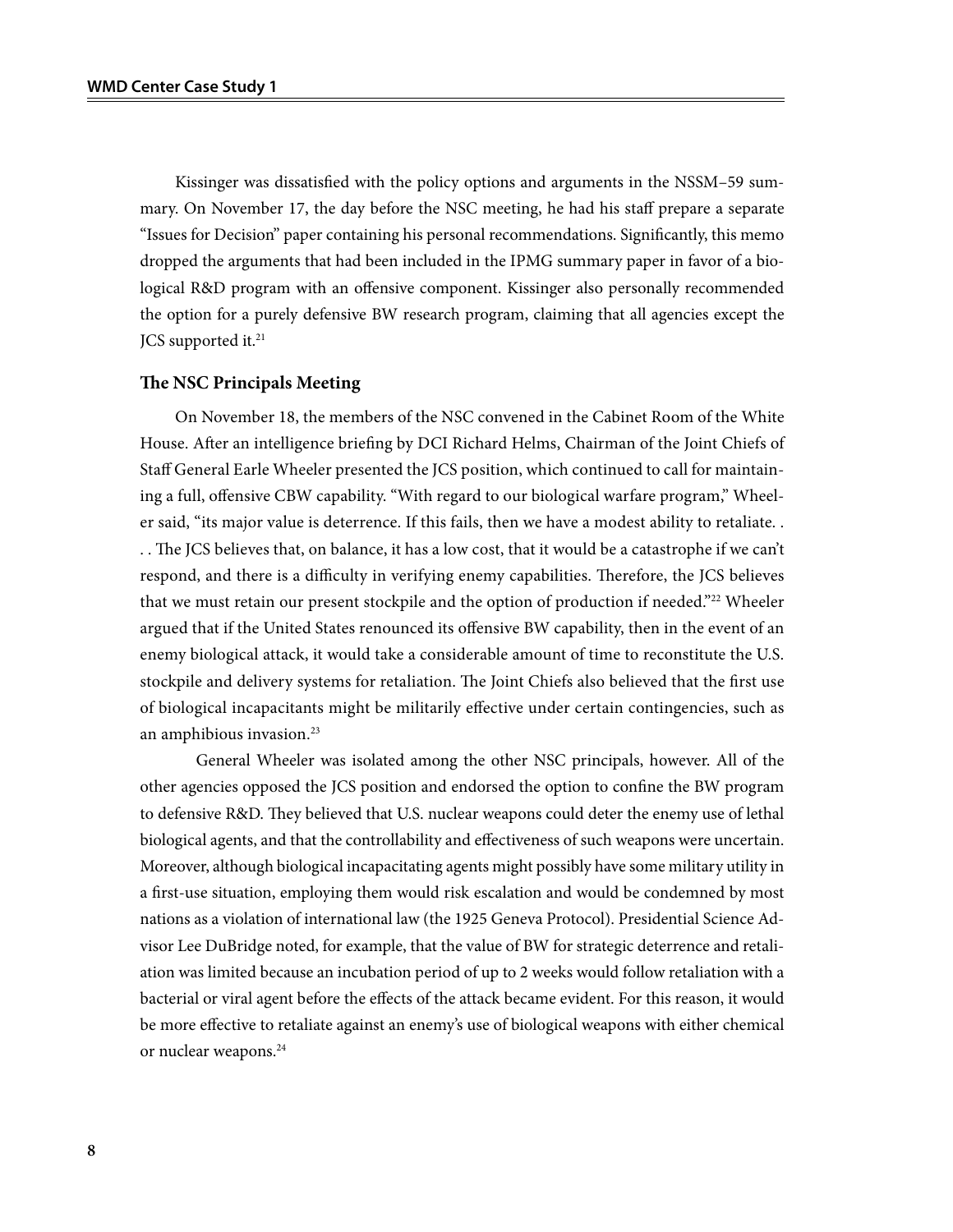Secretary Laird, for his part, argued persuasively that CW and BW should not be lumped together because they were two "entirely different subjects." He stressed that although chemical weapons were essential for military deterrence and should be retained and eventually modernized, "BW does not have a deterrent quality." Accordingly, Laird believed that the United States should renounce offensive biological warfare, while retaining a strictly defensive R&D program to develop vaccines and other medical countermeasures, possibly under the auspices of civilian public health agencies.25 Secretary of State William Rogers and ACDA director Gerard Smith also favored renouncing offensive BW for deterrence and retaliation, while maintaining a defensive biological R&D program and a robust CW capability.

General Wheeler realized that he was isolated and would have to back down. As a result, he joined the interagency consensus in favor of eliminating the offensive BW program. "We don't feel as strongly about BW as about CW," he explained. "We would like to see a minimal RDT&E [research, development, testing, and evaluation] program pointed to defense, guarding against offensive actions by the enemy."<sup>26</sup> At the same time, Wheeler took a hard line with respect to retaining U.S. offensive CW capabilities for deterrence and retaliation, as well as the continued combat use of tear gas and herbicides in Vietnam.

### **The President's Decision**

Once the NSC principals had reached a consensus in favor of the option to confine the BW program to defensive R&D only, President Nixon also expressed support for that position. Several considerations factored into his decision to renounce biological weapons, which he viewed as a military and political calculation and not a moral issue. First, the Strategic Arms Limitation Talks with the Soviet Union were Nixon's primary arms control concern. In that realm, he faced fractious interagency squabbles, and he wished to avoid the same internal battles over the BW decision.

Second, the PSAC and other critics had convinced him that biological weapons had limited tactical utility on the battlefield and did not constitute a reliable or effective strategic deterrent. The lack of institutional support for an offensive BW capability from within the uniformed military—with the sole exception of the Army, which defended the interests of the Chemical Corps—eased the decision to give up what was widely viewed as a marginal capability. At the same time, Nixon was aware that biological weapons in the hands of hostile countries posed a potential strategic threat to the United States. The U.S. Army had secretly conducted large-scale field trials with BW stimulants released from aircraft that had demonstrated that biological weapons could pose a mass-casualty threat to American cities. Accordingly, it was desirable to discourage the acquisition of these weapons by additional states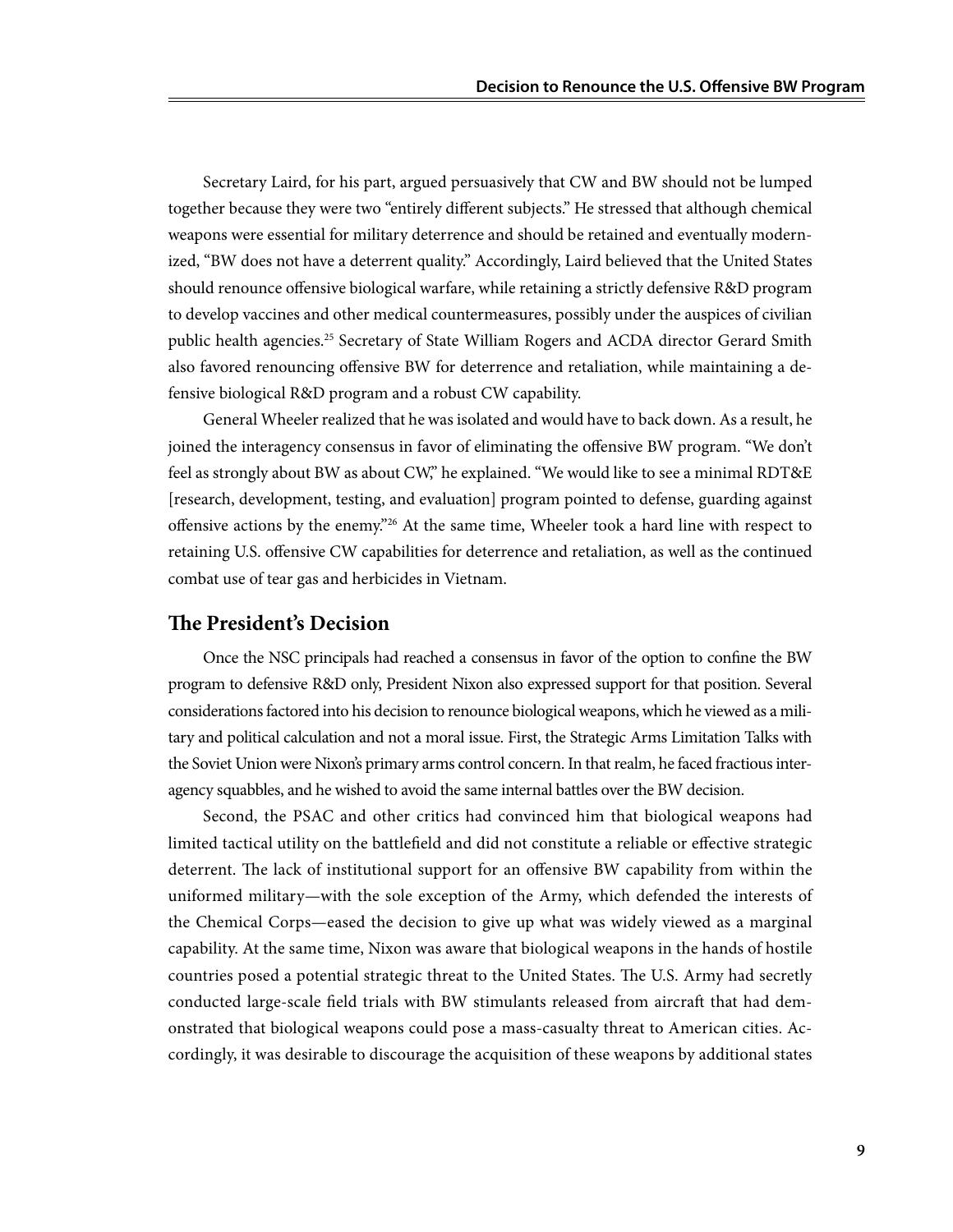and to maintain strategic deterrence on the basis of other weapons systems. Unilateral U.S. renunciation of its own BW capability would send the message that biological weapons were ineffective, thereby discouraging hostile states from acquiring a "poor man's atomic bomb" that could serve as a military equalizer.

Third, public relations considerations played a major role in the President's decision. During the NSC deliberations, Nixon observed that the public perception of the BW issue was "very important." In particular, it was essential to separate BW from CW because the general public tended to view both categories of weapon as a single issue, despite the fact that there was no significant international pressure to eliminate CW stockpiles. By renouncing BW, a category of armament that was widely considered to be morally repugnant, the United States would have an easier time retaining its CW capability, which was far more important to the Pentagon. The BW decision would also dampen criticism of the ongoing U.S. combat use of tear gas and herbicides in Vietnam, which the JCS believed should continue as long as U.S. troops remained on the ground. Finally, the President wanted to be seen as a "man of peace" at a time when the Vietnam War was provoking strong opposition at home and abroad, while reassuring his supporters that he was safeguarding the Nation's security. To this end, Nixon told the NSC principals that he wanted "a positive public statement. It should emphasize that this is an example of the right leadership, but which has the national security in mind."<sup>27</sup> The President added that the statement should be released on a Sunday to ensure prominent coverage in the Monday morning newspapers.<sup>28</sup>

Although the Chemical Corps was not pleased with the President's decision to renounce the U.S. offensive biological warfare capability, the Army leadership did not attempt to block or circumvent the new policy. One reason was that in contrast to his predecessor, Robert McNamara, Defense Secretary Laird had a fairly harmonious relationship with the Services. In addition, by 1969, the Services had ceded much of their authority to the civilian leaders in OSD and had been sidelined in the policymaking process.<sup>29</sup>

Nixon announced his new policy on biological warfare at a press conference in the Roosevelt Room of the White House on November 25, 1969. "Biological weapons have massive, unpredictable, and potentially uncontrollable consequences," he declared. "They may produce global epidemics and impair the health of future generations." In recognition of these dangers, he continued, the United States had decided to destroy its entire stockpile of biological agents and confine its future biological research program to defensive measures, such as vaccines and field detectors. The President stated his intent to resubmit the 1925 Geneva Protocol to the U.S. Senate for its consent to ratification, and he also expressed support for the "principles and objectives" of the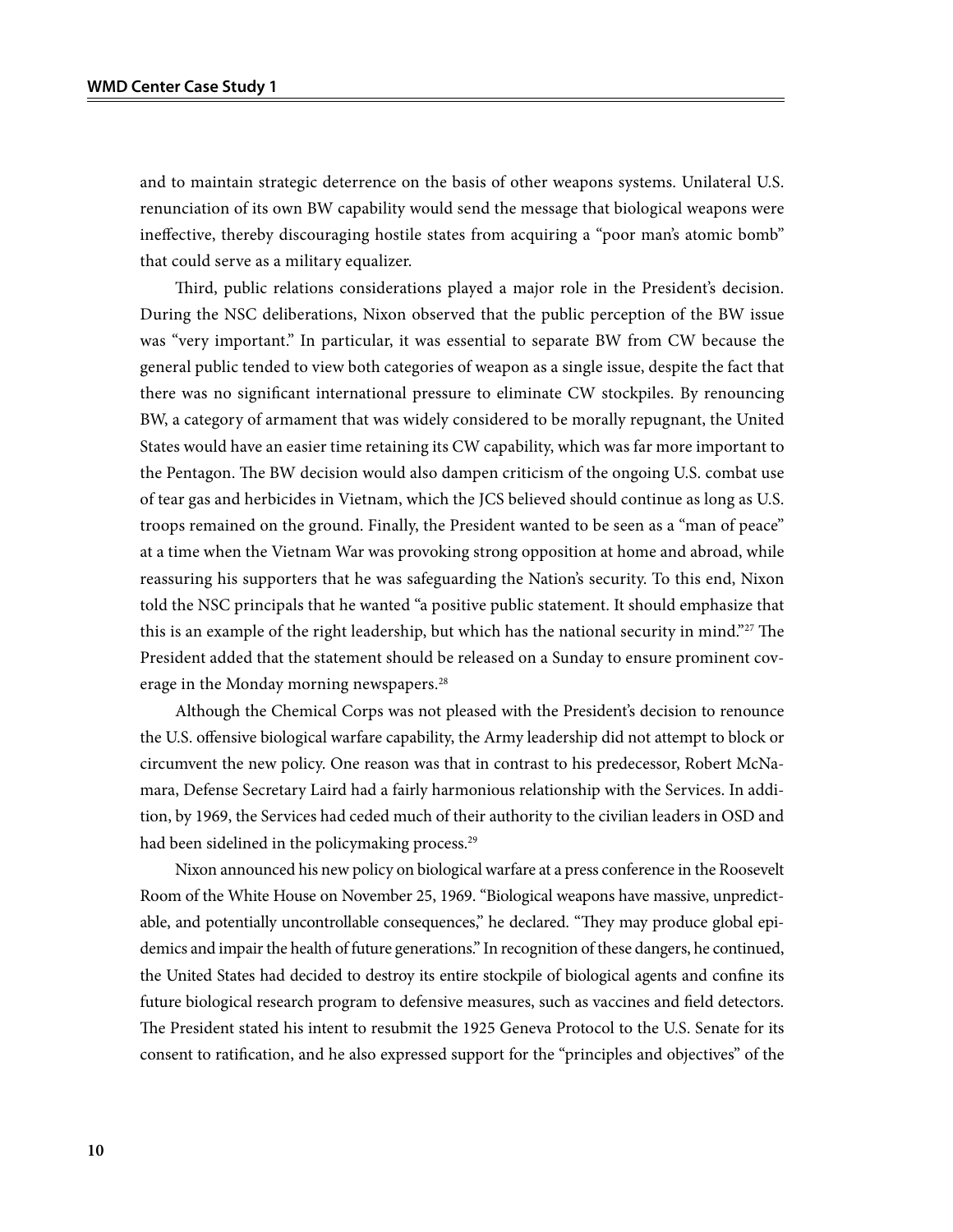British draft convention calling for a global ban on the development, production, stockpiling, and transfer of biological weapons. "These important decisions," Nixon intoned, "have been taken as an initiative toward peace. Mankind already carries in its own hands too many of the seeds of its own destruction. By the example we set today, we hope to contribute to an atmosphere of peace and understanding between nations and among men."<sup>30</sup>

The President's statement was widely praised, both domestically and internationally. A top secret document, National Security Decision Memorandum (NSDM) 35, also issued on November 25, contained the formal decision to renounce an offensive BW capability. The classified memo differed from Nixon's public remarks, however, by providing a good deal of flexibility for the U.S. biodefense program. In particular, NSDM–35 included a provision authorizing research into "those offensive aspects of bacteriological/biological agents necessary to determine what defensive measures are required."<sup>31</sup> By declining to provide a precise definition or guidelines for what constituted defensive R&D, the decision memorandum left such determinations to the individual agencies doing the work.<sup>32</sup>

### **Toxins: A Major Loose End**

President Nixon's November 25 statement did not mention toxins. Existing in a gray area between biological and chemical agents, toxins are produced by living organisms but are themselves nonliving. These characteristics caused some to claim that toxins were biological agents, while others considered them chemical. By 1969, the United States had developed and stockpiled small quantities of two toxin weapons: botulinum toxin, a lethal agent, and *Staphylococcus* enterotoxin B (SEB), an incapacitating agent. From the military's point of view, toxins were potentially more effective than classical chemical weapons because of their greater potency per unit weight, which made them capable of covering a larger area with a smaller quantity of agent. Based on promising results in field trials, the U.S. Army planned to standardize and mass-produce SEB as an incapacitating agent that could put enemy troops out of action for a few days. Nevertheless, the tactical advantages of toxins were offset by several drawbacks: they were not as stable as manmade chemicals, tended to deteriorate rapidly in sunlight, could not penetrate the skin (unlike chemical nerve agents), and had an incubation period of 1 to 6 hours before symptoms developed, making them faster acting than microbial pathogens but much slower acting than nerve agents.

Although the discussions by the IPMG and the NSC staff had touched on toxins, the topic was considered too arcane to include in the final "Issues for Decision" package for NSC principals. As a result, the question was not raised during the key NSC meeting on November 18.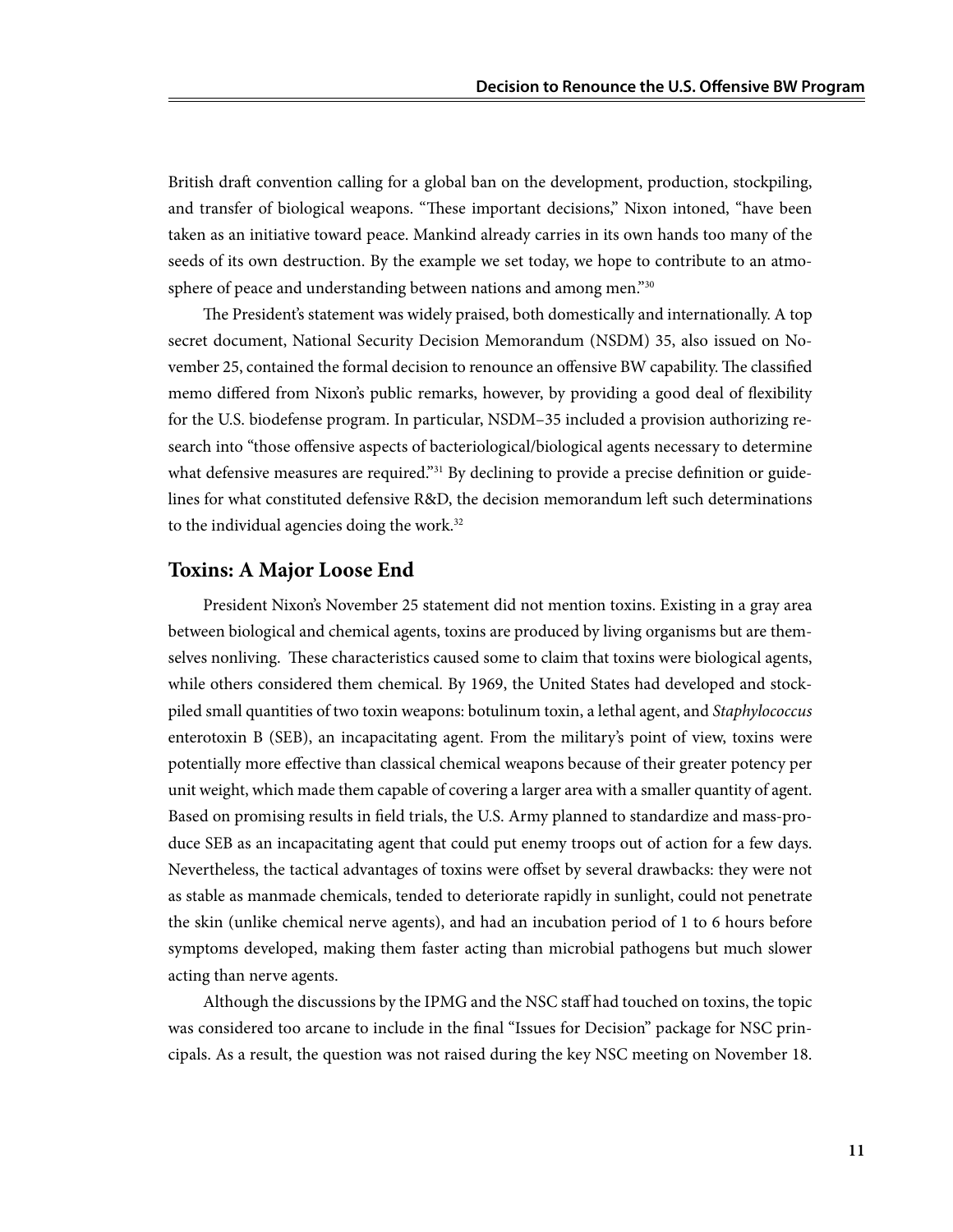Several months later, during a background briefing for the press, Kissinger admitted that the exclusion of toxins from the decision process had been a "slip up."33 Now that NSDM–35 had been issued, the ambiguity over the extent to which toxins were covered by Nixon's decision created a sharp divergence of views within the U.S. Government. Secretary Laird and most of the other offices within the Defense Department believed that toxin agents were properly defined as chemicals and could therefore be used in retaliation against an attacker that employed chemical weapons first. For their part, the U.S. Army BW scientists at Fort Detrick saw the omission of toxins from the President's speech as a loophole through which they could continue their work, and they rewrote their research proposals to focus on toxins rather than microbial pathogens.34

The State Department and ACDA, in contrast, believed that toxins were more properly classified as biological weapons for the purposes of the President's new policy. In December 1970, an article in the *New York Times* reported that State and ACDA strongly opposed the Army's plan to resume the production of toxins at Pine Bluff Arsenal.<sup>35</sup> In a telephone conversation with Kissinger on December 16, Secretary Laird angrily accused ACDA officials of leaking the story to the *Times* and remarked, "We've got to shut ACDA people up on the toxin thing. They are saying we don't consider toxins as chemicals. Everyone agrees they are chemicals. We aren't manufacturing them and we haven't manufactured them, but I don't want to come out and announce that. . . . We don't want to give away our negotiating position in advance."36

Kissinger asked Michael Guhin of the NSC staff to prepare a memorandum setting out the pros and cons of retaining a complete toxin weapons program versus confining it to research for defensive purposes only. Two days after his telephone conversation with Laird, Kissinger received a memo from Guhin that argued:

We should avoid the semantic problem and affirm the definition of toxins as chemicals. (No agency disagrees with the definition.) The question of the extent of the U.S. toxin program should then be decided on the basis of their relative utility as chemical weapons and whether or not their stockpiling contributes to national security. . . . Whatever the decisions on this matter, I believe that the primary objective should be to avoid any unnecessary erosion of the President's announced decisions on chemical warfare and biological research.<sup>37</sup>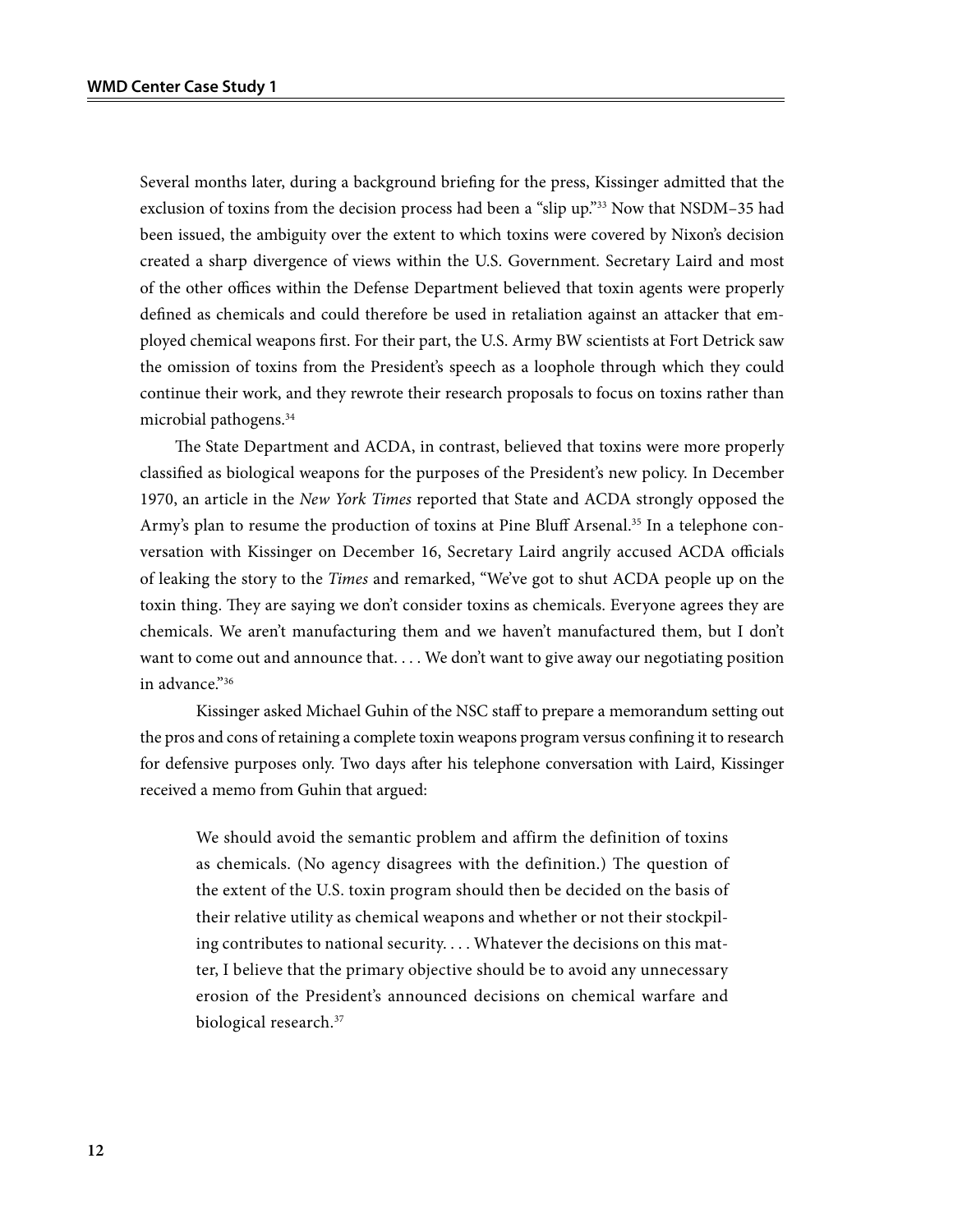#### **Policy Review on Toxins**

The growing confusion both inside and outside the Federal Government over the U.S. policy on toxins led Kissinger to ask President Nixon to authorize an expedited interagency review of the issue. To that end, NSSM-85, "Review of Toxins Policy," was issued on December 31, 1969.<sup>38</sup> The NSC staff believed that allocating only 2 weeks for the study was justified by the narrow scope of the topic, the fact that State, Defense, and the JCS were already preparing an options paper on toxins, and the growing concern that the controversy was sowing doubts about the President's earlier BW decision.<sup>39</sup>

The IPMG was tasked with coordinating the policy review and met twice, on January 7 and 10, to discuss the draft options paper. During the interagency debate, Laird sided this time with the uniformed military in defining toxins as CW agents. State Department officials countered that most toxins of military interest (such as botulinum toxin and SEB) were produced by bacteria, which were grown in large fermentation tanks that were identical to those used to produce microbial agents such as anthrax spores. Thus, maintaining the toxin production facilities at Pine Bluff Arsenal would seriously undermine the credibility of the U.S. renunciation of BW and might forfeit the international goodwill that the President had reaped from his decision. Indeed, a rather sardonic editorial in the *Washington Post* observed, "The revulsion generally felt against biological warfare arises from the conviction that disease should not be used as a weapon of war. Surely the President did not mean that, while a disease induced by living bacteria is out of bounds, a disease induced by a toxin is acceptable. He can scarcely have renounced typhoid only to embrace botulism."40

On January 21, the IPMG submitted to the NSC Review Group a 30-page summary paper laying out the various policy options relating to toxin weapons.<sup>41</sup> The three main options were as follows:

- Option I: Keep entirely open the option to produce and employ toxin warfare agents
- Option II: Do not produce toxins now, but keep open the possibility of stockpiling them if a method is devised to manufacture them by chemical synthesis, without the need for production in bacteria
- Option III: Give up toxin weapons entirely, whether produced by biological fermentation or by chemical synthesis, and permit work only on defensive measures against them, such as vaccines and more effective gas masks.

On January 29, the NSC Review Group met to discuss the IPMG options paper.<sup>42</sup> The State Department and ACDA representatives supported Option III on the grounds that a capability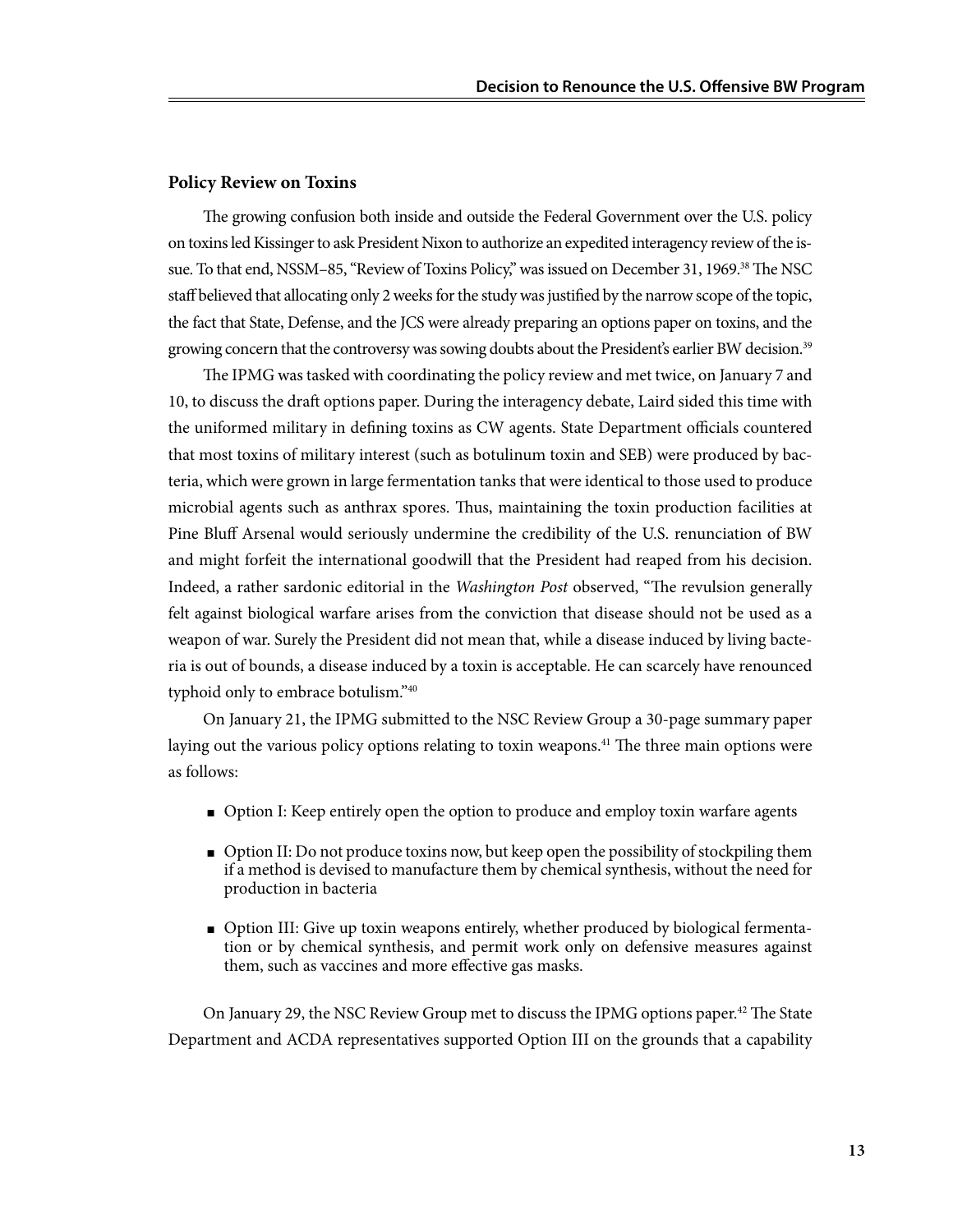to retaliate with toxins was not essential to U.S. national security. Because most toxins could not penetrate the skin, they were easier to defend against than chemical nerve agents and would not add any significant capability to the existing and planned U.S. chemical arsenal. Moreover, the military benefits of toxin weapons were outweighed by the domestic and international political costs: diluting the favorable impact of the President's BW decision, undercutting international support for the British draft convention, complicating efforts to obtain Senate consent to ratification of the 1925 Geneva Protocol, and making it harder to limit toxin warfare programs by other states.<sup>43</sup> ACDA director Smith also expressed concern that an indication of U.S. military interest in toxins might stimulate their acquisition by other countries.<sup>44</sup> Although renouncing an offensive toxin warfare capability involved some risk of raising questions about the continued U.S. retention of chemical weapons, inasmuch as toxins were classified as chemical agents, the State Department regarded this risk as low.45

The Department of Defense was divided on the toxins issue. The JCS favored Option I, under which the United States would develop and stockpile toxins produced either by biological processes or by chemical synthesis, thereby retaining maximum flexibility. Arguments for Option I were that it provided an enhanced CW deterrent capability, was consistent with the President's declared policy on chemical warfare, created a bargaining chip should the United States decide later to renounce toxin weapons, and avoided a premature decision while giving sufficient time to assess the military potential of toxins.

The Pentagon's civilian leadership—Secretary Laird and Deputy Secretary Packard supported Option II, which called for banning toxins produced by bacterial fermentation but permitting those made by chemical means, even though the large-scale synthesis of toxins would not be technically feasible for another 5 years.<sup>46</sup> Retaining the right to conduct offensive R&D on toxins would enable the United States to experiment with delivery systems and production technologies, whereas strictly defensive R&D would not. Science advisor Du-Bridge also endorsed Option II as "the soundest way to implement the policy the President has already enunciated and at the same time permit the Department of Defense to develop additional capabilities with toxins when they are synthesized as ordinary chemicals."47

After the NSC Review Group meeting, the IPMG options paper was revised one more time to permit a significant modification: adding public affairs pros and cons for each policy option. Frank Shakespeare, the director of the U.S. Information Agency (USIA), cautioned in a memorandum to Kissinger that toxins were a "sleeper issue" that could potentially damage the President's reputation at home and abroad. He explained, "The repugnance with which the public regards such agents—whether they are classified as chemical or biological—is so great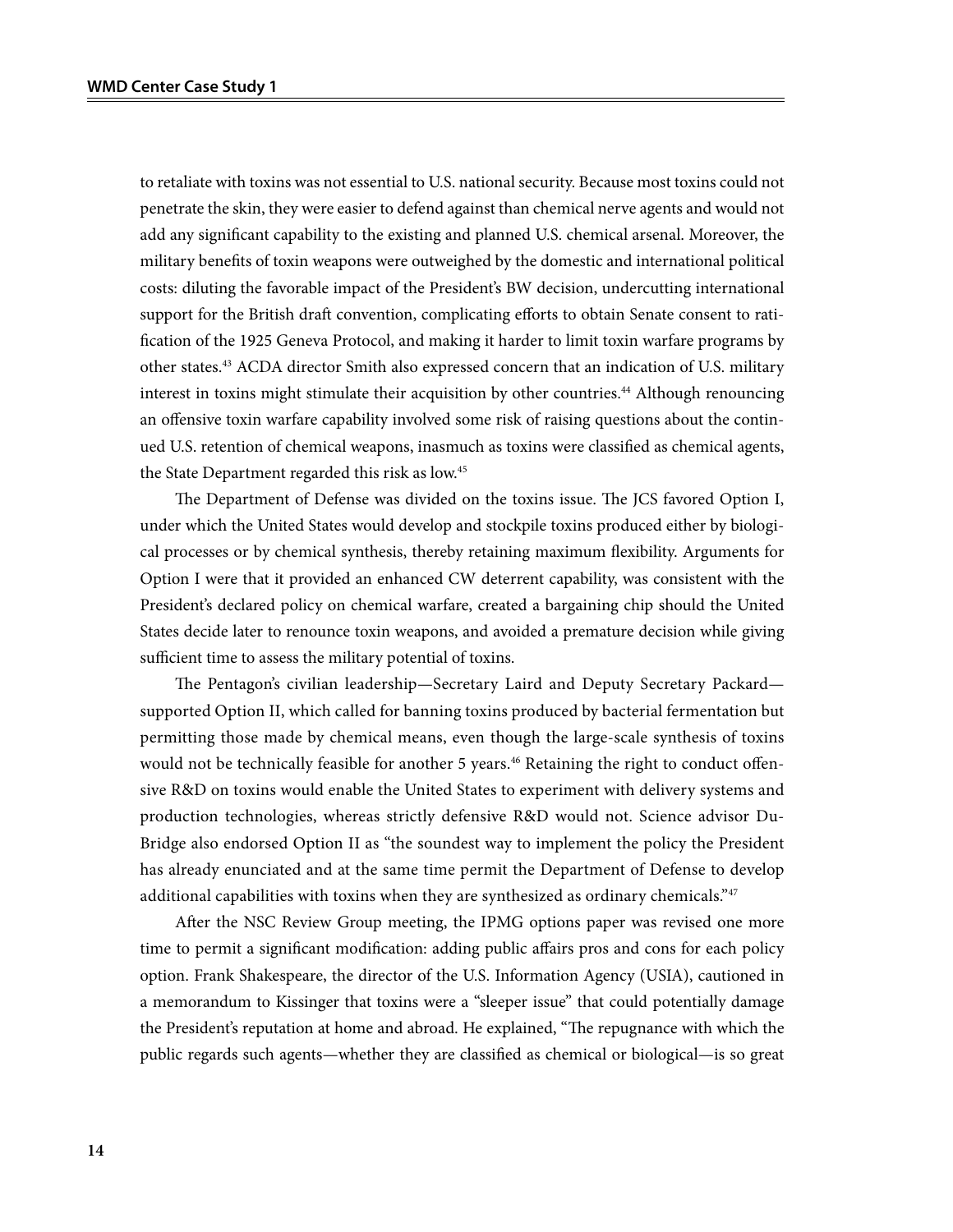that technical explanations and attempts to justify rationally their possible military use would fall mainly upon deaf ears." For this reason, USIA endorsed Option III (defensive research only) because it "would raise no issue of duplicity and would carry here and abroad a forthright ring of honest follow-through on the President's announcement."48

In a decision memo to the President that summarized the various agency positions on toxins, Kissinger recommended that Nixon approve Option II, which called for continuing offensive and defensive research on toxins produced by chemical synthesis, and defensive-only research on those produced by biological fermentation. Kissinger favored this position for two reasons: it would buy time to explore the military utility of toxins and not "unilaterally foreclose development of what may be a useful weapons system," and it would avoid exposing the U.S. chemical weapons program to possible political attack. Kissinger discounted Shakespeare's argument about the repugnance with which the general public viewed toxin weapons. In his view, the greater public relations concern was the public's tendency to lump toxins together with classical chemical weapons. Thus, if the United States abandoned the former outright, critics at home and abroad would call into question the continued existence of the latter. "If we are willing to renounce one chemical weapon produced by chemical means, the argument will run, why should we not renounce all chemical weapons," the national security advisor wrote. "I do not believe that we should run this risk."49

Kissinger brought the decision memo along when he accompanied Nixon to Key Biscayne, Florida, on February 10. While there, he reportedly changed his mind and wrote a new memo for the President in which he endorsed a defensive R&D program for toxins (whether produced by bacterial fermentation or chemical synthesis) that could also protect against technological surprise.<sup>50</sup>

#### **The President Decides**

Instead of convening a formal meeting of NSC principals to discuss the options paper on toxins, President Nixon simply read the paper and made a final decision. Despite Laird's expressed preference for Option II, the President wrote on the decision memo in capital letters, "OPTION III," meaning that he wished to confine the U.S. toxins program to defensive R&D. Nixon's political instincts told him that any retention of toxin weapons would be hard to reconcile with his earlier decision to renounce biological weapons because the technical distinction between toxins produced by biological or chemical means was simply too fine a point for the general public to grasp. Another possible factor in the decision was Nixon's desire to reduce tensions with the Soviet Union to facilitate progress in the Strategic Arms Limitation Talks, which had begun in November 1969.<sup>51</sup>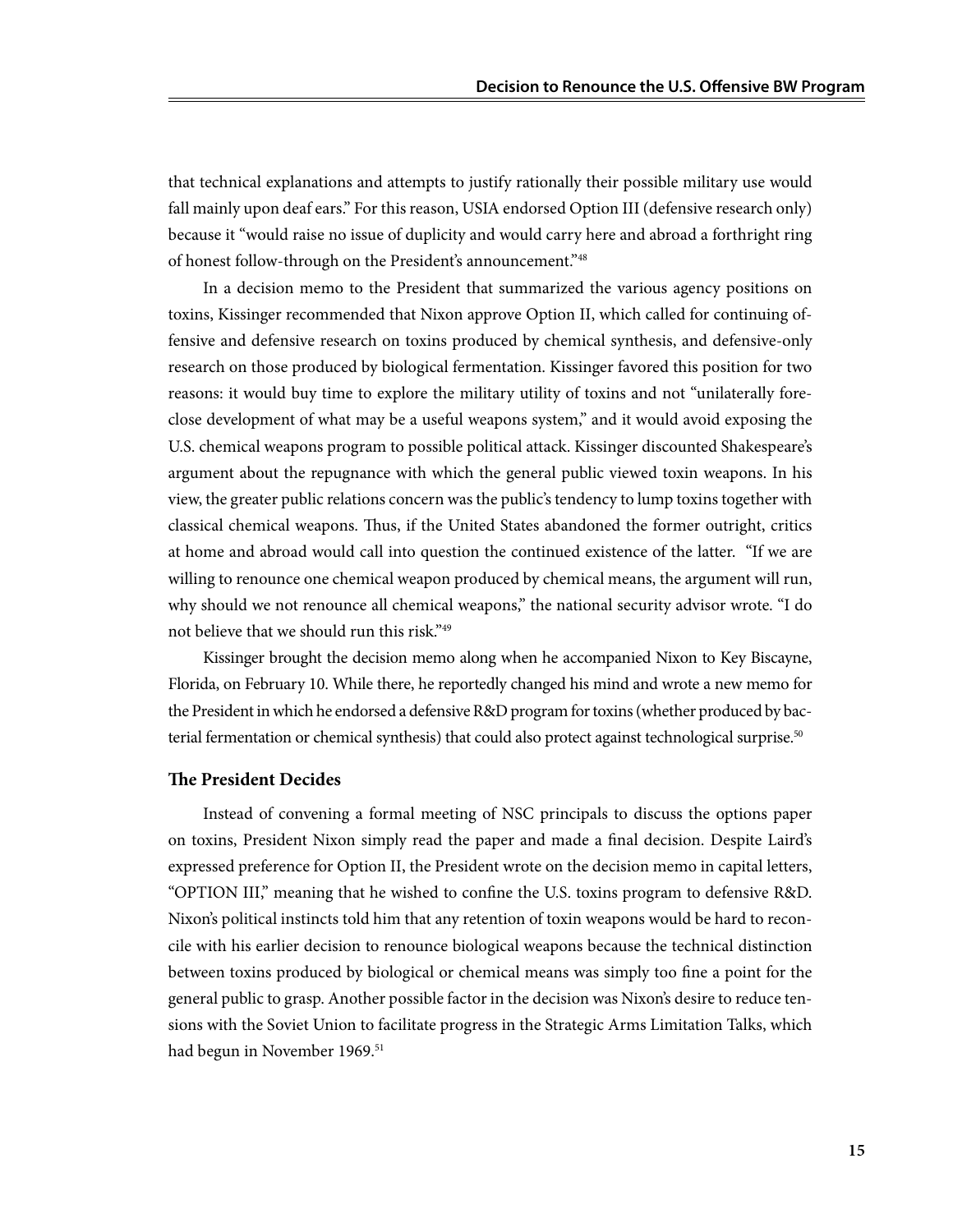On February 14, 1970, the White House press secretary released a statement in Key Biscayne that clarified the President's earlier decision to renounce biological weapons by declaring that the United States would henceforth abandon "offensive preparations for and the use of toxins as a method of warfare." All existing U.S. stocks of toxin agents would be destroyed, except for small amounts needed for defensive research. The White House statement explained that although toxins were properly classified as chemical substances:

the production of toxins in any significant quantity would require facilities similar to those needed for the production of biological agents. If the United States continued to operate such facilities, it would be difficult for others to know whether they were being used to produce only toxins but not biological agents. Moreover, though toxins of the type useful for military purposes could conceivably be produced by chemical synthesis in the future, the end product would be the same and their effects would be indistinguishable from toxins produced by bacteriological and other biological processes. . . . The United States hopes that other nations will follow our example with respect to both biological and toxin weapons.<sup>52</sup>

A National Security Decision Memorandum on toxins, NSDM–44, was issued on February 20, 1970.<sup>53</sup> By extending the unilateral ban on biological weapons to cover all toxins, regardless of their means of production, Nixon's decision closed the potential loophole that would have been created by the future chemical synthesis of toxin agents and resulted in a U.S. policy that was cleaner and less ambiguous.

### **Consequences and Legacy**

President Nixon's decision to renounce biological and toxin weapons marked the end of three assumptions that had long provided the foundation of U.S. CBW policy: that chemical and biological weapons were inextricably linked, that the United States needed to maintain an offensive BW capability to deter the use of such weapons by others, and that the United States must be prepared to retaliate in kind to a biological attack. Moreover, by establishing for the first time a clear distinction between chemical and biological weapons, the President's decision made it easier for the United States to support the United Kingdom's draft convention to ban biological and toxin weapons while resisting diplomatic pressures from the Soviet Union and its allies to expand the prohibition to cover CW.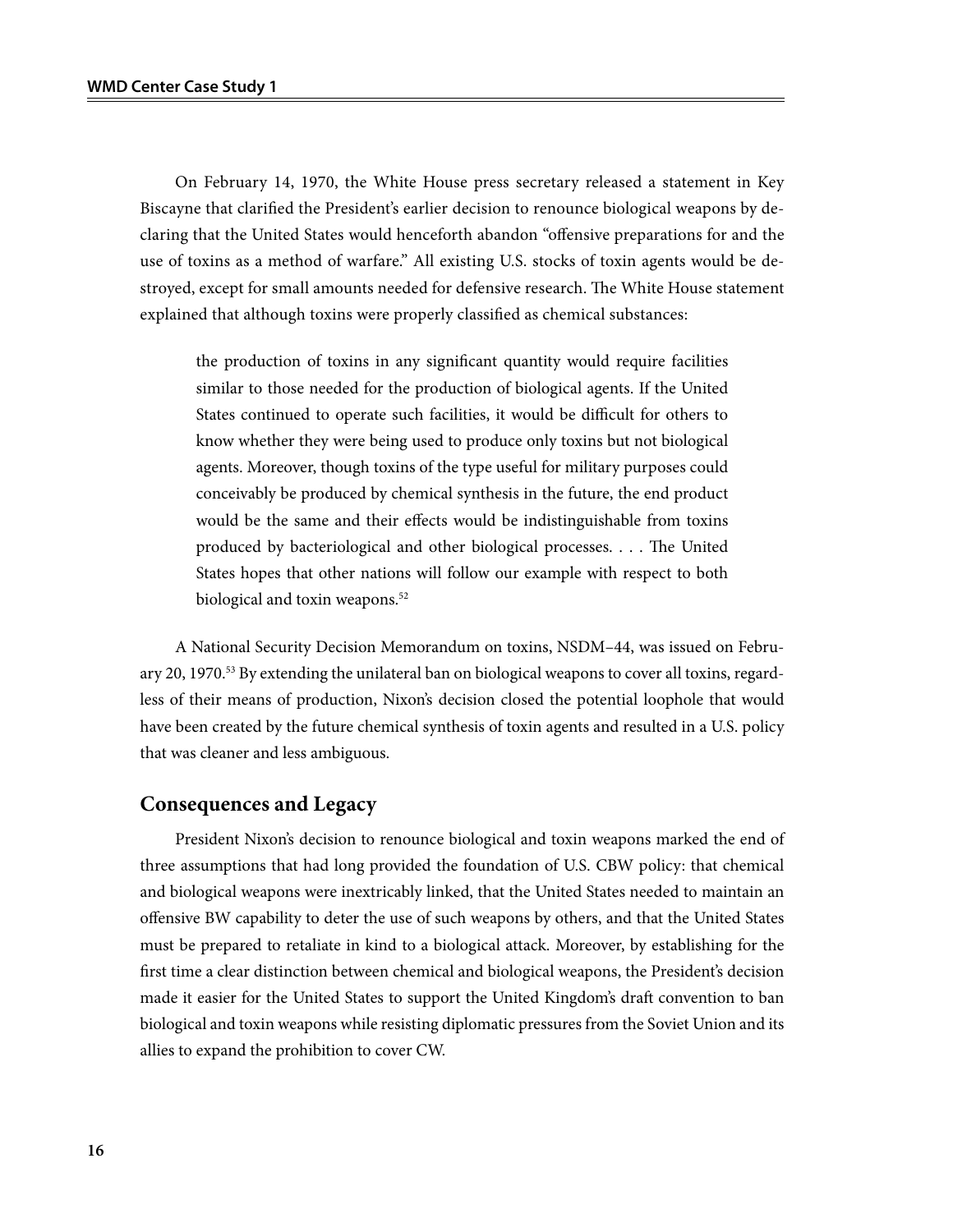Between May 1971 and May 1972, the Army destroyed the stockpile of antipersonnel biological agents stored at Pine Bluff Arsenal, including dried preparations of anthrax bacteria, tularemia bacteria, and Venezuelan equine encephalitis virus; liquid suspensions of Venezuelan equine encephalitis virus and Q-fever rickettsia; and tens of thousands of munitions filled with biological and toxin agents and stimulants. The two anticrop agents stored at Rocky Mountain Arsenal in Colorado were destroyed over the same period. Authorized biodefense research was thenceforth limited to the development of diagnostic tools, therapeutic drugs, protective vaccines, and detection and warning systems, as well as vulnerability studies and field tests of defensive equipment.<sup>54</sup>

The U.S. renunciation of biological and toxin weapons was the first time that a major power unilaterally abandoned an entire category of armament. This step opened the way for the rapid negotiation of the 1972 Biological and Toxin Weapons Convention (BWC) banning development, production, stockpiling, and transfer. In 1974, President Gerald R. Ford, who had assumed power after Nixon's resignation, submitted the BWC and the 1925 Geneva Protocol simultaneously to the U.S. Senate for its advice and consent to ratification. Consent was duly granted on December 16, 1974, and the BWC entered into force on March 26, 1975.<sup>55</sup> At the same time that the United States ratified the Geneva Protocol, however, President Ford issued Executive Order 11850 permitting the use in war with Presidential authorization of riot-control agents "in defensive military modes to save lives," such as rescuing downed pilots behind enemy lines or when civilians are used to mask or screen attacks.<sup>56</sup>

Despite the wisdom of President Nixon's decision, which has been confirmed over the ensuing decades, the fact that the United States had unilaterally renounced biological warfare reduced the incentive for U.S. negotiators of the BWC to demand effective mechanisms for verification and compliance. (The Soviet Union also strongly resisted intrusive onsite inspections, which it viewed as tantamount to espionage.) As a result, the sole enforcement measure included in the treaty—the option to refer compliance concerns to the UN Security Council—was exceedingly weak because any of the five permanent members of the council, including the Soviet Union, could block an investigation. Indeed, no sooner was the ink dry on the BWC than the United States began to suspect that the Soviet Union was continuing its offensive BW program in secret, which later turned out to be the case. (The Soviets, for their part, believed that President Nixon's renunciation of BW was a hoax designed to conceal a covert offensive program.57) Throughout the remainder of the Cold War, the United States alleged on several occasions that the Soviet Union was violating the BWC. Yet Nixon's decision was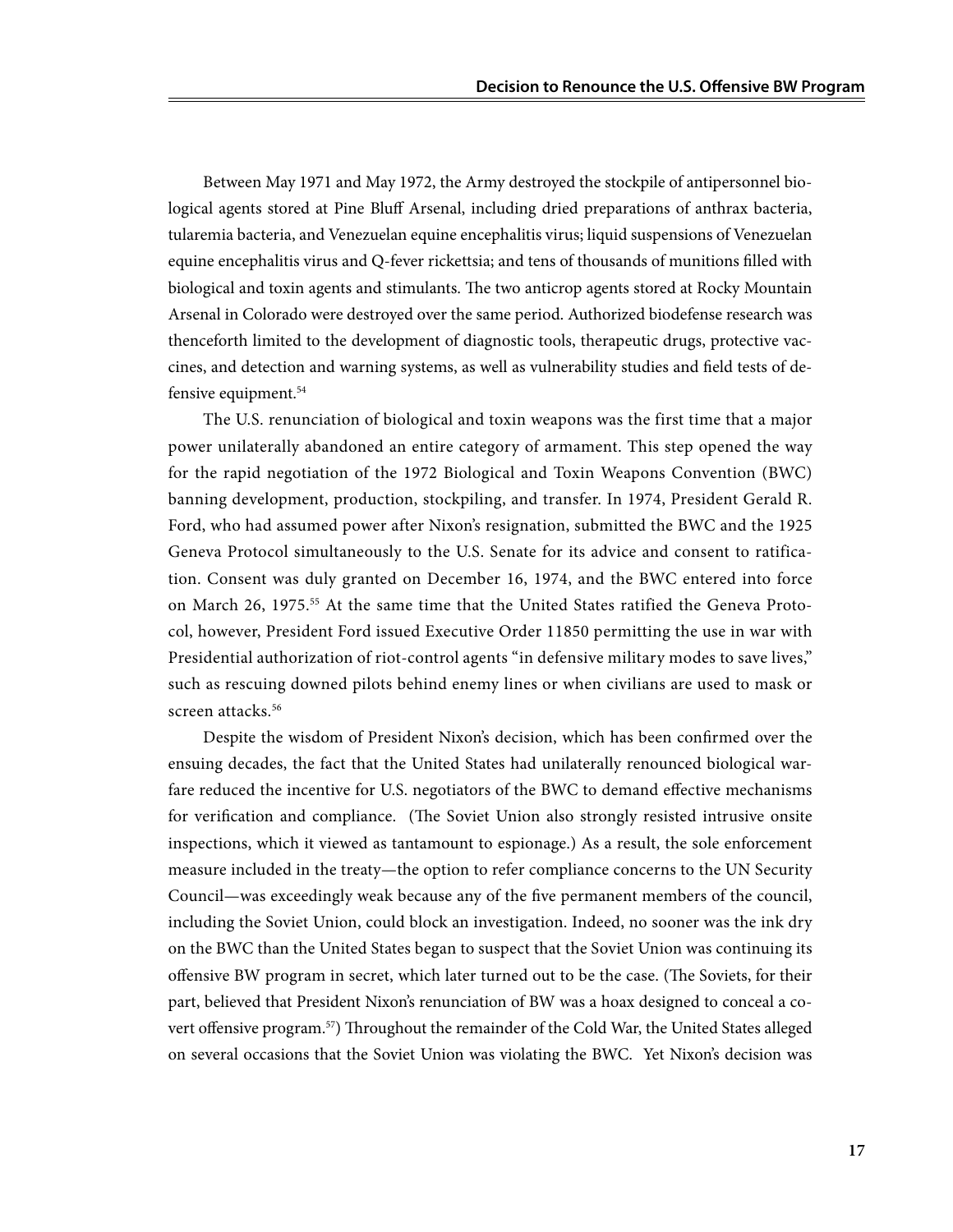never revisited, primarily because concerns about Soviet cheating were regarded as irrelevant to the larger strategic rationale behind the U.S. unilateral renunciation.

Long after President Nixon's decision to renounce biological and toxin weapons, the United States retained an offensive CW program. During the 1980s, President Ronald Reagan persuaded Congress to modernize the U.S. chemical arsenal by funding the manufacture of "binary" sarin artillery shells from 1987 until 1990, when Washington and Moscow signed the Bilateral Destruction Agreement banning further CW agent production. President George H.W. Bush took a different view of chemical weapons and, like Nixon two decades earlier, sought to eliminate this category of armaments. Despite resistance from the Pentagon, President Bush ultimately prevailed and in January 1993, in one of the last official acts of his administration, the United States abandoned its offensive CW program by signing the Chemical Weapons Convention (CWC).<sup>58</sup> U.S. ratification of the treaty followed 4 years later during the administration of President Bill Clinton, shortly before the CWC entered into force in April 1997.<sup>59</sup>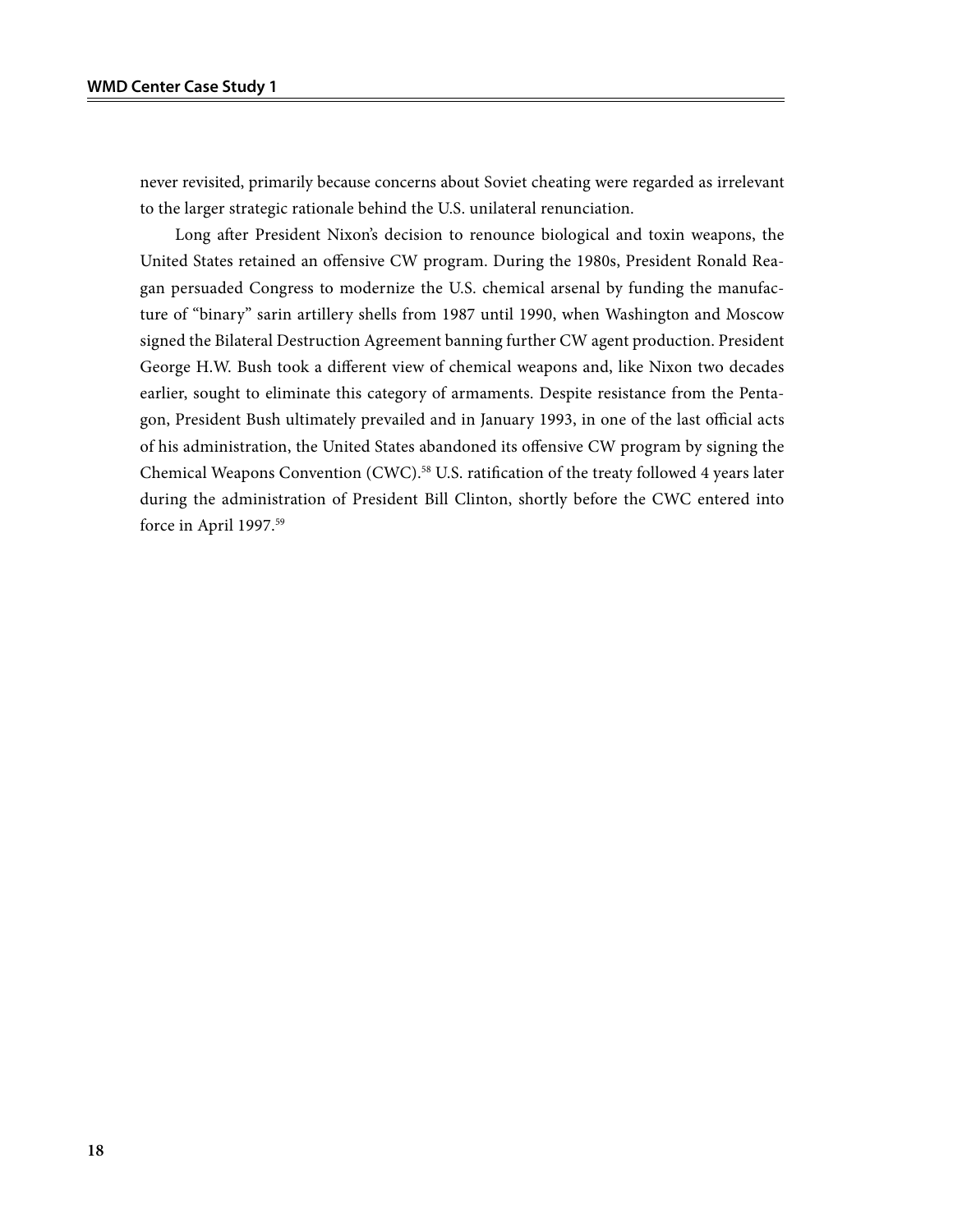#### **Notes**

1 Ed Regis, *The Biology of Doom: The History of America's Secret Germ Warfare Project* (New York: Henry Holt, 1990), 210–211.

2 Ibid.

3 Jeffrey K. Smart, "History of Chemical and Biological Warfare: An American Perspective," in *Textbook of Military Medicine*, part. 1: *Warfare, Weaponry, and the Casualty: Medical Aspects of Chemical and Biological Weapons*, ed. Frederick R. Sidell, Ernest T. Takafuji, and David R. Franz (Washington, DC: Borden Institute, Walter Reed Army Medical Center, 1997), 62.

4 Morton Halperin in Ivo H. Daalder and I.M. Destler, moderators, "Arms Control Policy and the National Security Council," *The National Security Council Project: Oral History Roundtables*  (Washington, DC: Center for International and Security Studies at Maryland and Brookings Institution, March 23, 2000), 9–10.

5 Memorandum from Melvin Laird to the President's Assistant for National Security Affairs (Kissinger), Washington, DC, April 30, 1969, in *Foreign Relations of the United States*, vol. E–2, *Documents on Arms Control and Nonproliferation, 1969–1972* (hereafter FRUS), document 139, available at <www.state.gov/r/pa/ho/frus/nixon/e2/83567.htm>.

<sup>6</sup>The U.S. Arms Control and Disarmament Agency (ACDA) was established as an independent agency of the U.S. Government in 1961 with the mission to strengthen national security by "formulating, advocating, negotiating, implementing, and verifying effective arms control, nonproliferation, and disarmament policies, strategies, and agreements." In 1997, the Clinton administration announced the integration of the ACDA with the State Department, and by April 1999, the agency had been merged with State by creating the Bureau of Arms Control and the Bureau of Nonproliferation. In 2000, a Bureau for Verification, Compliance, and Implementation was added by statute. All three bureaus reported to the Secretary of State through the Under Secretary of State for Arms Control and International Security Affairs. A further reorganization of the State Department's arms control bureaucracy took place during the administration of George W. Bush.

7 National Security Study Memorandum 59, May 28, 1969, in FRUS, document 141, available at <www.state.gov/r/pa/ho/frus/nixon/e2/83569.htm>.

8 Because of opposition from the U.S. Chemical Warfare Service (later the U.S. Army Chemical Corps) and the chemical industry, the United States had signed but never ratified the 1925 Geneva Protocol. The treaty had languished for years in the U.S. Senate and was finally withdrawn by President Harry Truman in 1948.

9 Ivan Bennett, dean of the New York University School of Medicine, chaired the panel, which included Harvard molecular biologist Matthew Meselson, Harvard chemistry professor Paul Doty, IBM physicist Richard Garwin, and others.

10 Smart, 63.

 $11$  Ibid.

<sup>12</sup> U.S. Arms Control and Disarmament Agency, "U.K. Draft Convention on Biological Warfare, July 10, 1969," *Documents on Disarmament, 1969* (Washington, DC: U.S. Government Printing Office, 1970), 324–326. The UK draft convention did not include on-site verification measures, although it did contain procedures for the investigation of treaty violations under United Nations auspices.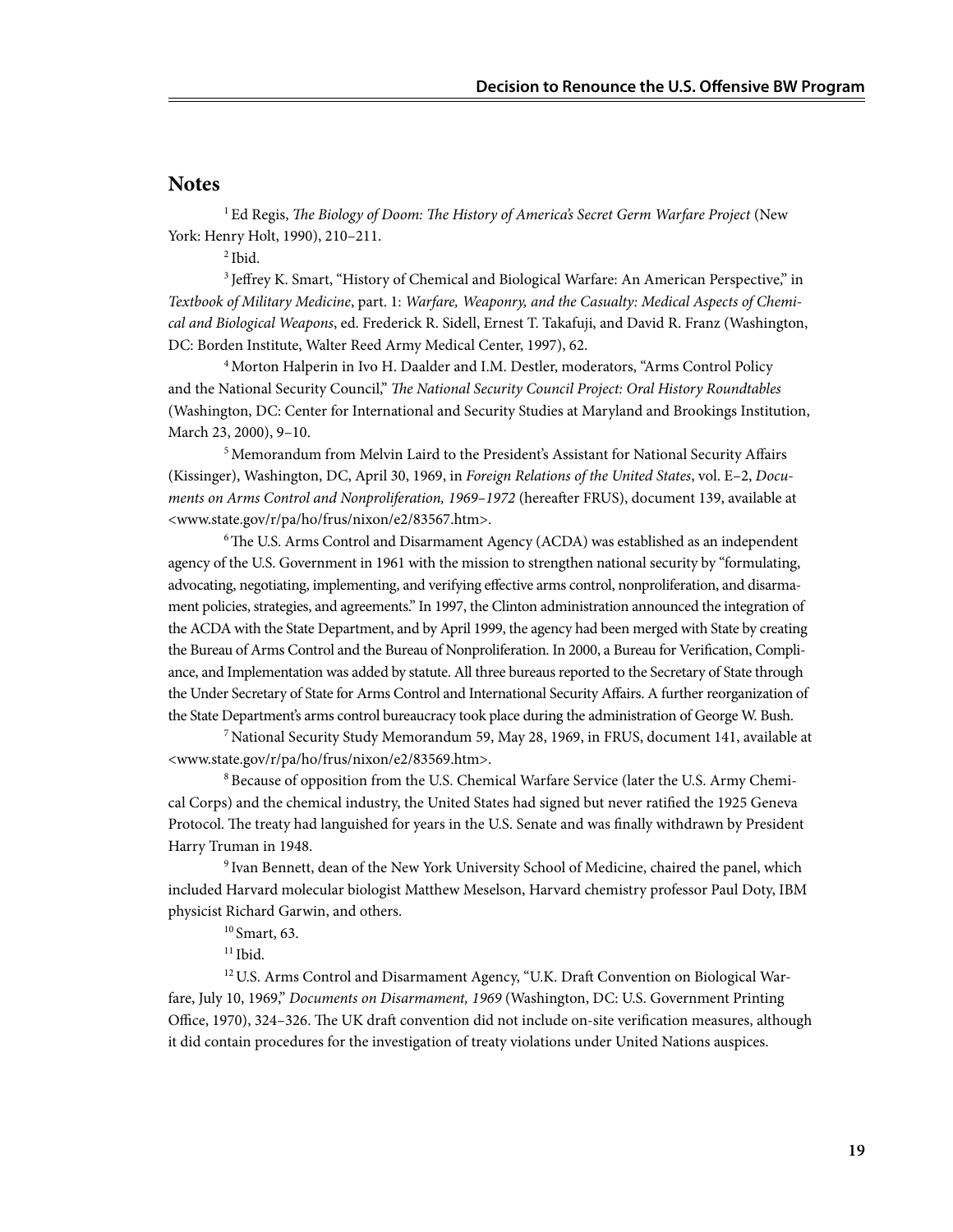<sup>13</sup> Forrest Russell Frank, "U.S. Arms Control Policymaking: The 1972 Biological Weapons Convention Case," Ph.D. dissertation, Stanford University, November 1974, 114.

<sup>14</sup> Memorandum from Secretary of Defense Laird to the Assistant Secretary of Defense for International Security Affairs (Nutter), Washington, DC, August 6, 1969, in FRUS, document 143, available at <www.state.gov/r/pa/ho/frus/nixon/e2/83571.htm>.

<sup>15</sup> David I. Goldman, "The Generals and the Germs: The Army Leadership's Response to Nixon's Review of Chemical and Biological Warfare Policies in 1969," *Journal of Military History* 73 (April 2009), 551.

<sup>16</sup> Michael Guhin in Ivo H. Daalder and I.M. Destler, moderators, "The Nixon Administration National Security Council," *The National Security Council Project: Oral History Roundtables* (Washington, DC: Center for International and Security Studies at Maryland and Brookings Institution, December 8, 1999), 37.

 $17$  Goldman, 551.

<sup>18</sup> Minutes of National Security Council Review Group Meeting, Washington, DC, October 30, 1969, 2:25–3:55 p.m., in FRUS, document 155, available at <www.state.gov/r/pa/ho/frus/nixon/ e2/83585.htm>.

<sup>19</sup> Report prepared by the Interdepartmental Political-Military Group, "U.S. Policy on Chemical and Biological Warfare and Agents," submitted in response to NSSM–59, Washington, DC, November 10, 1969, 24-25, in FRUS, document 158, available at <www.state.gov/r/pa/ho/frus/nixon/ e2/83588.htm>.

 $20$  Notes of telephone conversation between the President's Assistant for National Security Affairs (Kissinger) and Secretary of Defense Laird, Washington, DC, November 17, 1969, 7:00 p.m., in FRUS, document 159, available at <www.state.gov/r/pa/ho/frus/nixon/e2/83589.htm>.

 $21$  Memorandum from the President's Assistant for National Security Affairs (Kissinger) to President Nixon, with attached "Issues for Decision" paper, Washington, DC, November 17, 1969, in FRUS, document 158, available at <www.state.gov/r/pa/ho/frus/nixon/e2/83588.htm>.

 $22$  Minutes of National Security Council Meeting, Washington, DC, November 18, 1969, 2–3, in FRUS, document 161, available at <www.state.gov/r/pa/ho/frus/nixon/e2/83592.htm>. In attendance were President Nixon, Vice President Spiro Agnew, National Security Advisor Kissinger, Secretary of State William Rogers, Secretary of Defense Laird, Chairman of the Joint Chiefs of Staff General Wheeler, U.S. Arms Control and Disarmament Agency Director Gerard Smith, Director of Central Intelligence Helms, and Presidential Science Advisor DuBridge.

 $^{23}$  Memorandum from the President's Assistant for National Security Affairs (Kissinger) to President Nixon, Washington, DC, November 17, 1969, Attachment: Issues for Decision, 1, in National Archives, Nixon Presidential Materials, NSC Files, NSC Institutional Files, Box H–25, NSC Meeting, 11/18/69, CBW, NSSM 59, National Archives and Records Administration II (hereafter NARA II), College Park, Maryland.

<sup>24</sup> Minutes of National Security Council Meeting, Washington, DC, November 18, 1969, 4.

 $25$  Ibid.,  $5-6$ .

 $26$  Ibid., 4.

27 Ibid., 7.  $28$  Ibid.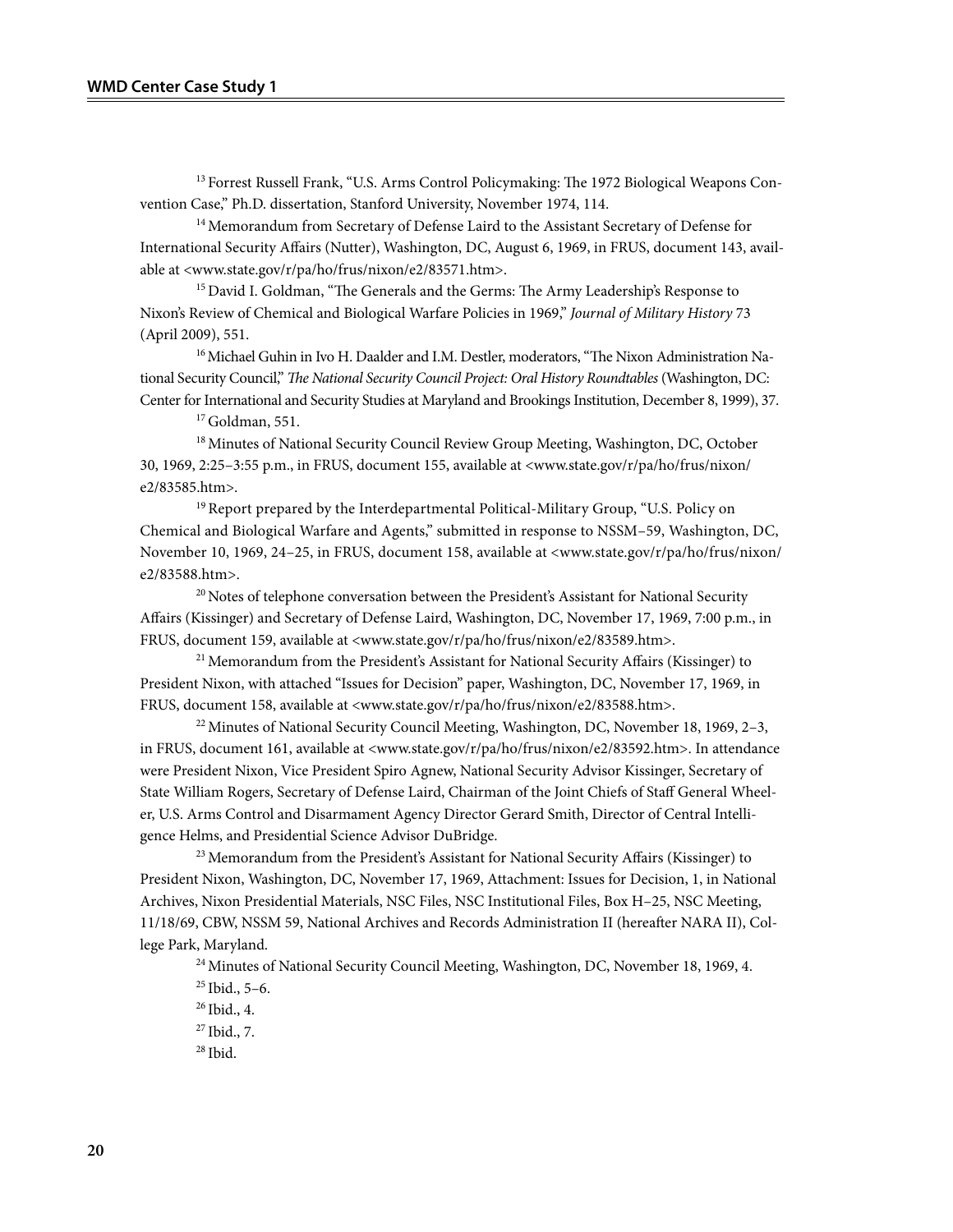29 Goldman, 568.

30 President Richard Nixon, "Statement on Chemical and Biological Defense Policies and Programs, November 25, 1969," *Public Papers of the Presidents* (Washington, DC: U.S. Government Printing Office, 2004), 968–969.

<sup>31</sup> National Security Decision Memorandum 35, Washington, DC, November 25, 1969, in FRUS, document 165, available at <www.state.gov/r/pa/ho/frus/nixon/e2/83596.htm>.

32 In 2001, *The New York Times* revealed that the U.S. Intelligence Community had secretly pursued biodefense research projects that critics believed crossed the line of what was permitted under the 1972 Biological and Toxin Weapons Convention, such as the recreation of a Soviet bomblet designed to disperse biological agents. See Judith Miller, Stephen Engelberg, and William J. Broad, "U.S. Germ Warfare Research Pushes Treaty Limits," *The New York Times*, September 4, 2001, A1, A6.

<sup>33</sup> Transcript of background briefing, "Administration Policy Concerning Toxins," with Presidential Press Secretary Ronald Ziegler and National Security Advisor Henry A. Kissinger, Key Biscayne, Florida, February 14, 1970, in FRUS, document 189.

34 William C. Patrick III, "A History of Biological and Toxin Warfare," in *Director's Series on Proliferation*, no. 4, ed. Kathleen C. Bailey (Livermore, CA: Lawrence Livermore National Laboratory, May 23, 1994, UCRL–LR–114070–4), 19.

35 Robert M. Smith, "Two Agencies Clash Over Toxins," *The New York Times*, December 16, 1969.

<sup>36</sup> Notes of telephone conversation between the President's Assistant for National Security Affairs (Kissinger) and Secretary of Defense Laird, Washington, DC, December 16, 1969, 12:30 p.m., in FRUS, document 169, available at <www.state.gov/r/pa/ho/frus/nixon/e2/83600.htm>.

<sup>37</sup> Memorandum from Michael Guhin of the National Security Council Staff to the Assistant to the President for National Security Affairs (Kissinger), Washington, DC, December 18, 1969, in FRUS, document 170, available at <www.state.gov/r/pa/ho/frus/nixon/e2/83601.htm>.

38 National Security Study Memorandum 85, Washington, DC, December 31, 1969, in FRUS, document 173, available at <www.state.gov/r/pa/ho/frus/nixon/e2/83604.htm>.

<sup>39</sup> Memorandum from Michael Guhin of the National Security Council Staff to the President's Assistant for National Security Affairs (Kissinger), Washington, DC, December 30, 1969, in FRUS, document 172, available at <www.state.gov/r/pa/ho/frus/nixon/e2/83603.htm>.

40 Editorial, "A Disease by Any Other Name . . .", *The Washington Post*, January 9, 1970, A16.

<sup>41</sup> Report Prepared by the Interdepartmental Politico-Military Group, Washington, DC, January 21, 1970, in National Archives, Nixon Presidential Materials, NSC Files, NSC Institutional Files, Box H–26, NSC Meeting 2/11/70, Policy on Toxins, NARA II.

<sup>42</sup> Minutes of the National Security Council Review Group Meeting, Washington, DC, January 29, 1970, 2:37–4:00 p.m., 3–4, in FRUS, document 176, available at <www.state.gov/r/pa/ho/frus/nixon/ e2/83607.htm>.

43 Memorandum from Acting Secretary of State Elliott Richardson to President Nixon, Washington, DC, February 10, 1970, in FRUS, document 185, available at <www.state.gov/r/pa/ho/frus/ nixon/e2/83622.htm>.

44 Memorandum from the Director of the Arms Control and Disarmament Agency (Smith) to the President's Assistant for National Security Affairs (Kissinger), Washington, DC, February 9, 1970,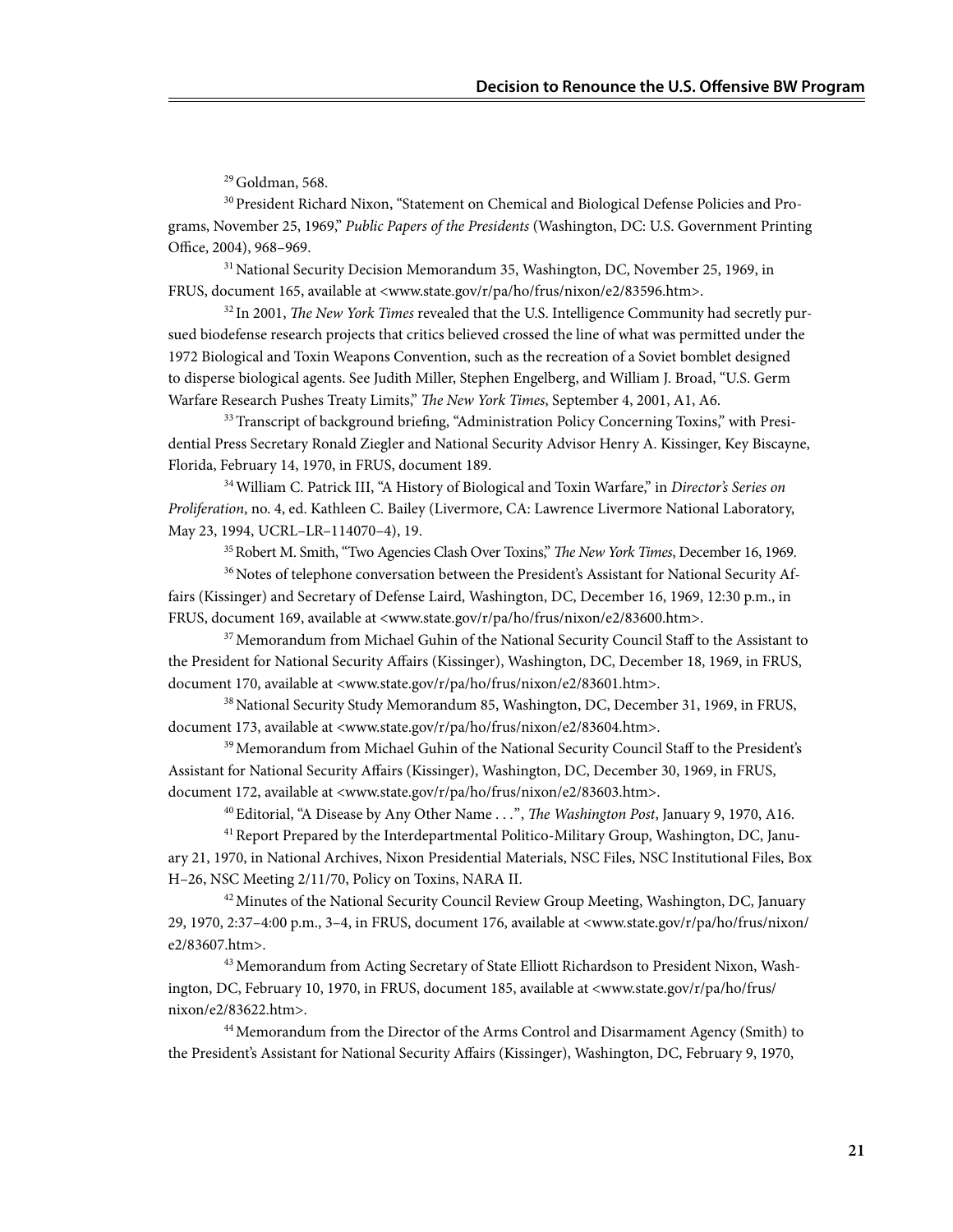in National Archives, Nixon Presidential Materials, NSC Files, NSC Institutional Files, Box H–26, NSC Meeting 2/11/70, Policy on Toxins.

45 Memorandum from Acting Secretary of State Richardson to President Nixon, Washington, DC, February 10, 1970, in National Archives, RG 58, Central Files 1970–1973, POL 27–10, NARA II.

<sup>46</sup> Memorandum from the Deputy Secretary of Defense (Packard) to the President's Assistant for National Security Affairs (Kissinger), Washington, DC, February 12, 1970, in FRUS, document 187, available at <www.state.gov/r/pa/ho/frus/nixon/e2/83625.htm>.

<sup>47</sup> Memorandum from the President's Science Advisor (DuBridge) to the President's Assistant for National Security Affairs (Kissinger), Washington, DC, February 10, 1970, in FRUS, document 184, available at <www.state.gov/r/pa/ho/frus/nixon/e2/83621.htm>.

48 Memorandum from the Director of the U.S. Information Agency (Shakespeare) to the President's Assistant for National Security Affairs (Kissinger), Washington, DC, undated, in FRUS, document 182, available at <www.state.gov/r/pa/ho/frus/nixon/e2/83619.htm>.

<sup>49</sup> Memorandum from the President's Advisor for National Security Affairs (Kissinger) to President Nixon, Washington, DC, undated, in FRUS, document 188, available at <www.state.gov/r/pa/ ho/frus/nixon/e2/83626.htm>.

50 Goldman, 564, note 123.

51 Author (Tucker) interview with Michael Guhin, Washington, DC, August 6, 2001.

<sup>52</sup> Office of the White House Press Secretary (Key Biscayne, FL), Statement on Toxins, February 14, 1970, in FRUS, document 189, available at <www.state.gov/r/pa/ho/frus/nixon/e2/83627.htm>.

<sup>53</sup> National Security Decision Memorandum 44, Washington, DC, February 20, 1970, in FRUS, document 190, available at <www.state.gov/r/pa/ho/frus/nixon/e2/83628.htm>.

54 Memorandum from Secretary of Defense Laird to President Nixon, Washington, DC, July 6, 1970, in FRUS, document 199, available at <www.state.gov/r/pa/ho/frus/nixon/e2/83638.htm>.

55 U.S. Arms Control and Disarmament Agency, *Arms Control and Disarmament Agreements: Texts and Histories of the Negotiations* (Washington, DC: Arms Control and Disarmament Agency, 1990), 131.

56 President Gerald R. Ford, "Executive Order 11850—Renunciation of Certain Uses in War of Chemical Herbicides and Riot-Control Agents," April 8, 1975, available at <www.archives.gov/federalregister/codification/executive-order/11850.html>.

57 Ken Alibek with Stephen Handleman, *Biohazard: The Chilling True Story of the Largest Covert Biological Weapons Program in the World—Told from Inside by the Man Who Ran It* (New York: Random House, 1999), 234.

58 President George H.W. Bush,"Statement on the Completion of the Chemical Weapons Convention, 13 January 1993," *Public Papers of the Presidents* (Washington, DC: U.S. Government Printing Office, 2005).

59 On April 24, 1997, the U.S. Senate gave its consent to ratification of the Chemical Weapons Convention (CWC) with a long list of conditions, including Condition 26, which requires the President to certify to Congress that the United States is not restricted by the CWC in the use of riot-control agents. See U.S. Senate, Resolution of Ratification of the Chemical Weapons Convention, S. Res. 75, 105th Congress, April 24, 1997.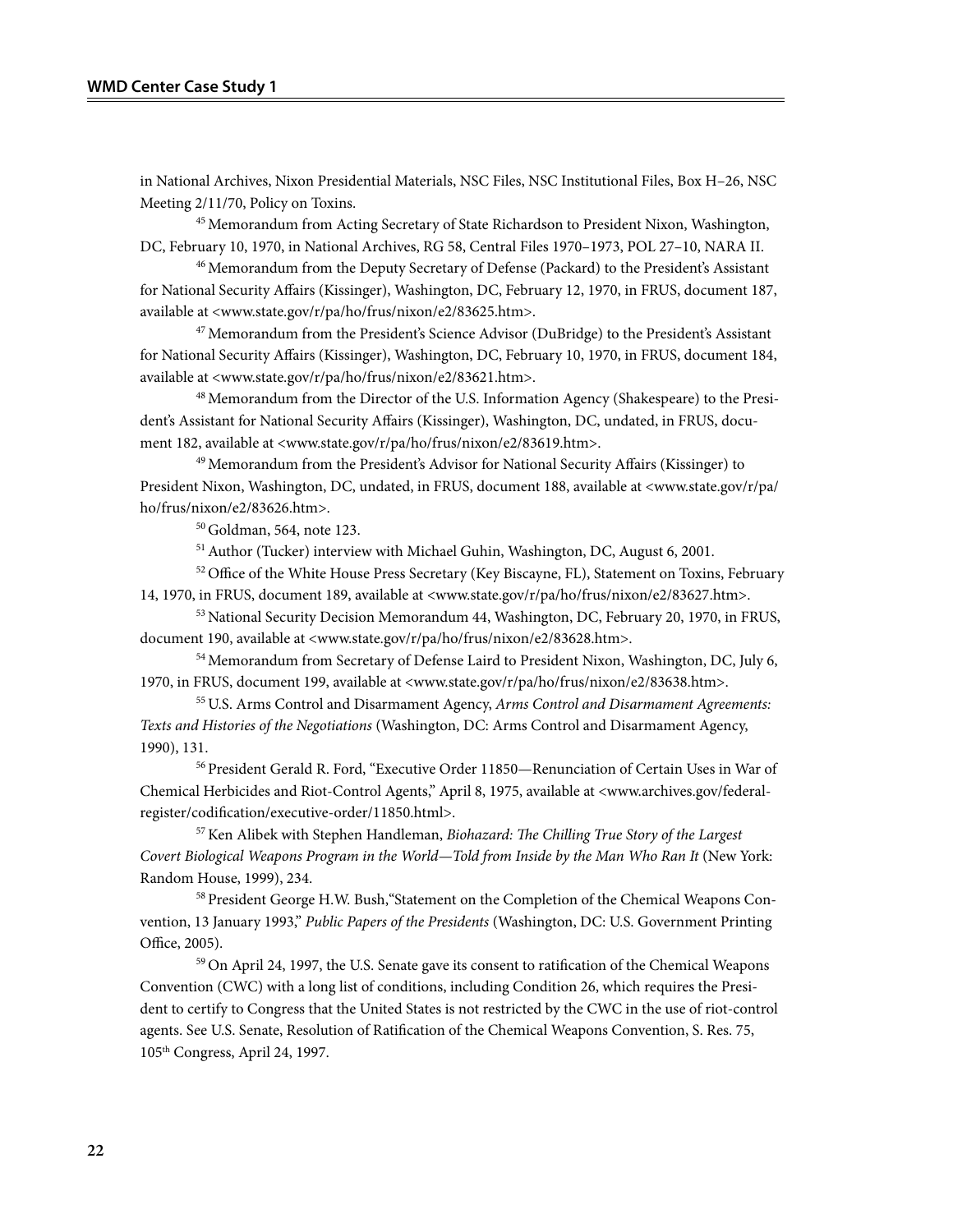### **About the Authors**

*Jonathan B. Tucker* is a Senior Fellow specializing in chemical and biological weapons issues in the Washington, DC, office of the James Martin Center for Nonproliferation Studies (CNS) of the Monterey Institute of International Studies. He joined the CNS main office in Monterey, California, in March 1996 as the founding director of the Chemical and Biological Weapons Nonproliferation Program, and moved in 2000 to the CNS Washington office. Before coming to CNS, Dr. Tucker worked on arms control and nonproliferation issues at the State Department, the Congressional Office of Technology Assessment, and the Arms Control and Disarmament Agency. From 1993 to 1995, he served on the U.S. delegation to the Preparatory Commission for the Chemical Weapons Convention in The Hague, and in February 1995 he was a United Nations biological weapons inspector in Iraq. Dr. Tucker holds a B.S. in biology from Yale University and a Ph.D. in political science (with a concentration in defense and arms control studies) from the Massachusetts Institute of Technology. He has been a visiting fellow at Stanford's Hoover Institution, the U.S. Institute of Peace, and the American Academy in Berlin, and a Fulbright Senior Scholar at the German Institute for International and Security Affairs. From May to December 2008, he was a professional staff member for the bipartisan Commission on the Prevention of WMD Proliferation and Terrorism. Dr. Tucker's books include *War of Nerves: Chemical Warfare from World War I to Al Qaeda* (Pantheon, 2006); *Scourge: The Once and Future Threat of Smallpox* (Grove/Atlantic, 2001); and, as editor, *Toxic Terror: Assessing Terrorist Use of Chemical and Biological Weapons* (MIT Press, 2000).

*Erin R. Mahan* has been an Associate Research Fellow in the Center for the Study of Weapons of Mass Destruction at the National Defense University since October 2008. Prior to joining the center, Dr. Mahan was a professional staff member for the Commission on the Prevention of WMD Proliferation and Terrorism. Before that, she was Chief of the Division of Arms Control, Asia, and Africa in the Office of the Historian, Department of State. She has also served as a research associate for the Miller Center of Public Affairs at the University of Virginia. She received her Ph.D. from the University of Virginia. She is the author of *Kennedy, De Gaulle and Western Europe* (Palgrave, 2002) and several volumes in the *Foreign Relations of the United States* series related to the Strategic Arms Limitation Talks, the Soviet Union, and Vietnam.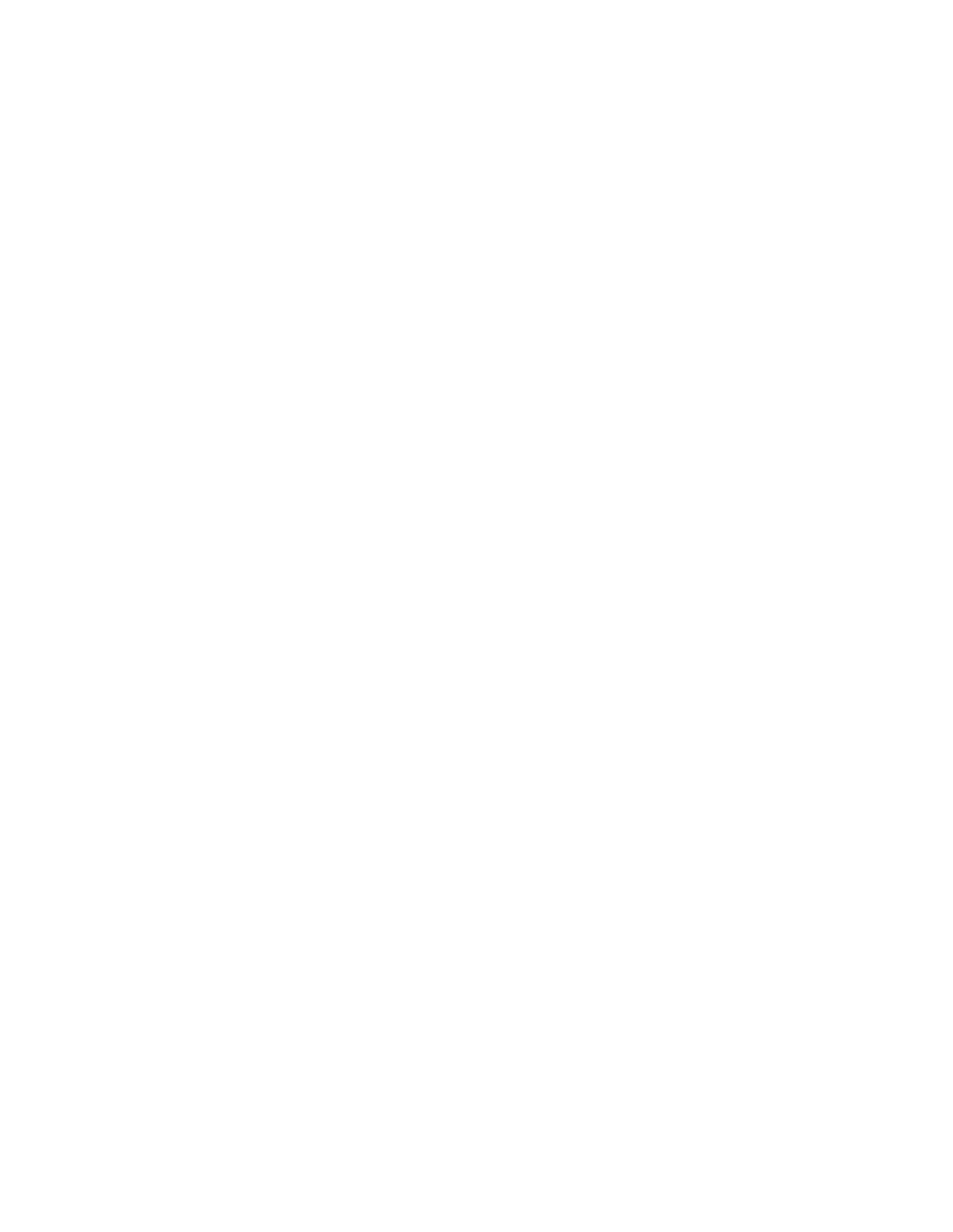#### DR. JOHN F. REICHART *Director*

#### **S TA F F**

DR. W. SETH CARUS *Deputy Director, Distinguished Research Fellow*

AMBASSADOR LINTON F. BROOKS *Distinguished Research Fellow*

MR. KENNETH P. RAPUANO *Distinguished Research Fellow*

MR. JOHN P. CAVES, JR. *Senior Research Fellow*

DR. DAVID A. COOPER *Senior Research Fellow*

MR. RICHARD A. LOVE, ESQ. *Senior Research Fellow, Professor*

AMBASSADOR GREGORY L. SCHULTE *Senior Visiting Fellow*

> MR. FORREST E. WALLER, JR. *Senior Research Fellow*

> > DR. ERIN R. MAHAN *Associate Research Fellow*

MS. NATASHA E. BAJEMA *Research Associate* 

MR. M. CREIGHTON HOTTINGER *Research Associate*

> MR. ROBERT J. PETERS *Research Associate*

DR. M. SHANE SMITH *Research Associate*

MS. MEGAN DONOHOE *Research Assistant*

MS. AMANDA N. DUCASSE *Research Assistant*

MS. HEATHER VILLENA *Research Assistant*

For additional information, including publication requests, please contact the Center directly at WMDWebmaster@ndu.edu or (202) 433–6343 or visit the Center Web site at http://www.ndu.edu/wmdcenter/index.cfm